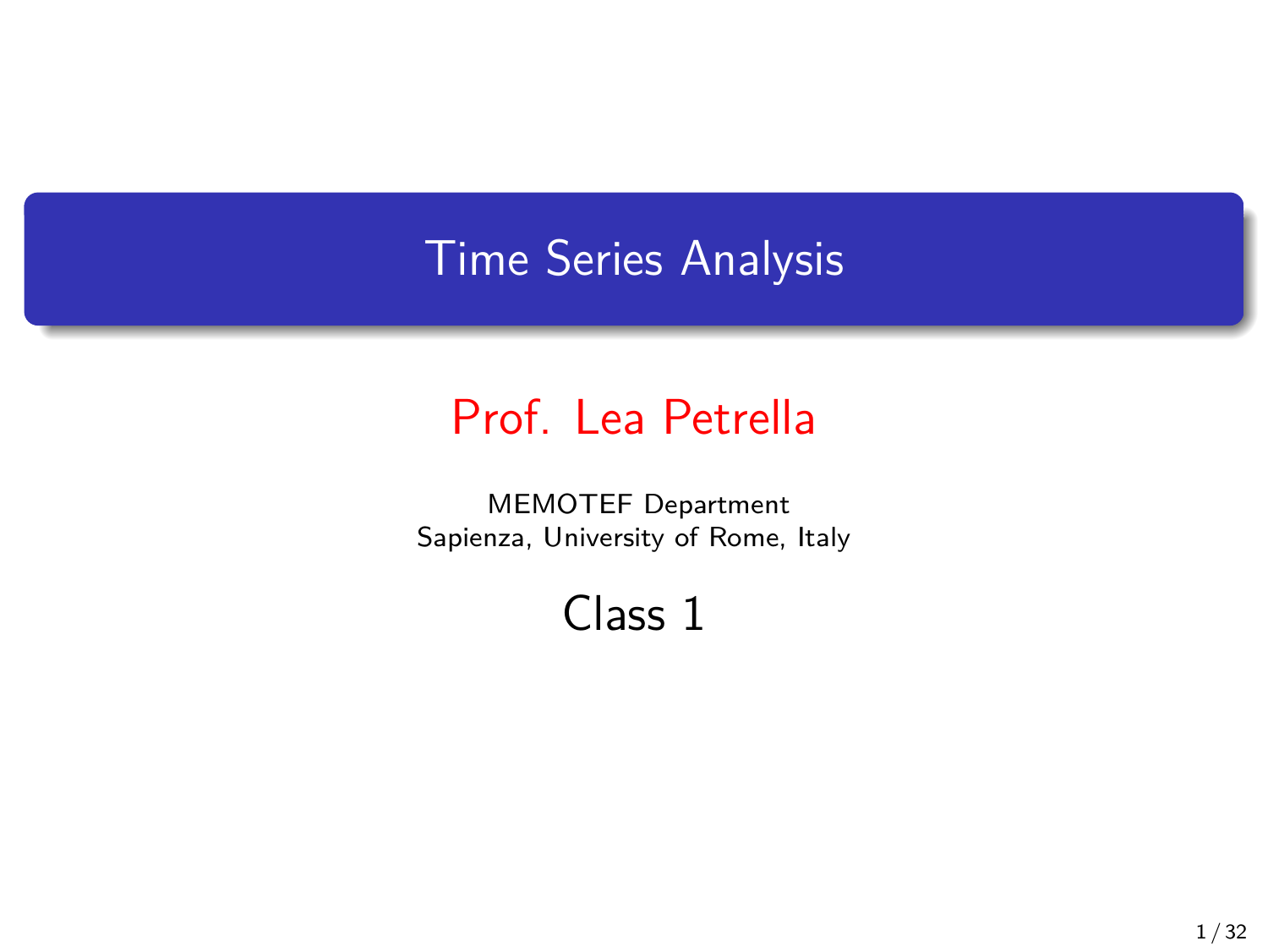- The aim of Time Series Analysis is to analyze a real phenomenon observed over time and to forecast it by using the set of information available up to a certain point in time *t*.
- Possible applications to:
	- micro and macro economics (GDP, TFP...)
	- **•** business planning
	- production planning
	- production control and optimization of industrial processes
	- geographic and demographic surveys
	- **•** financial markets forecasts
	- *· · ·*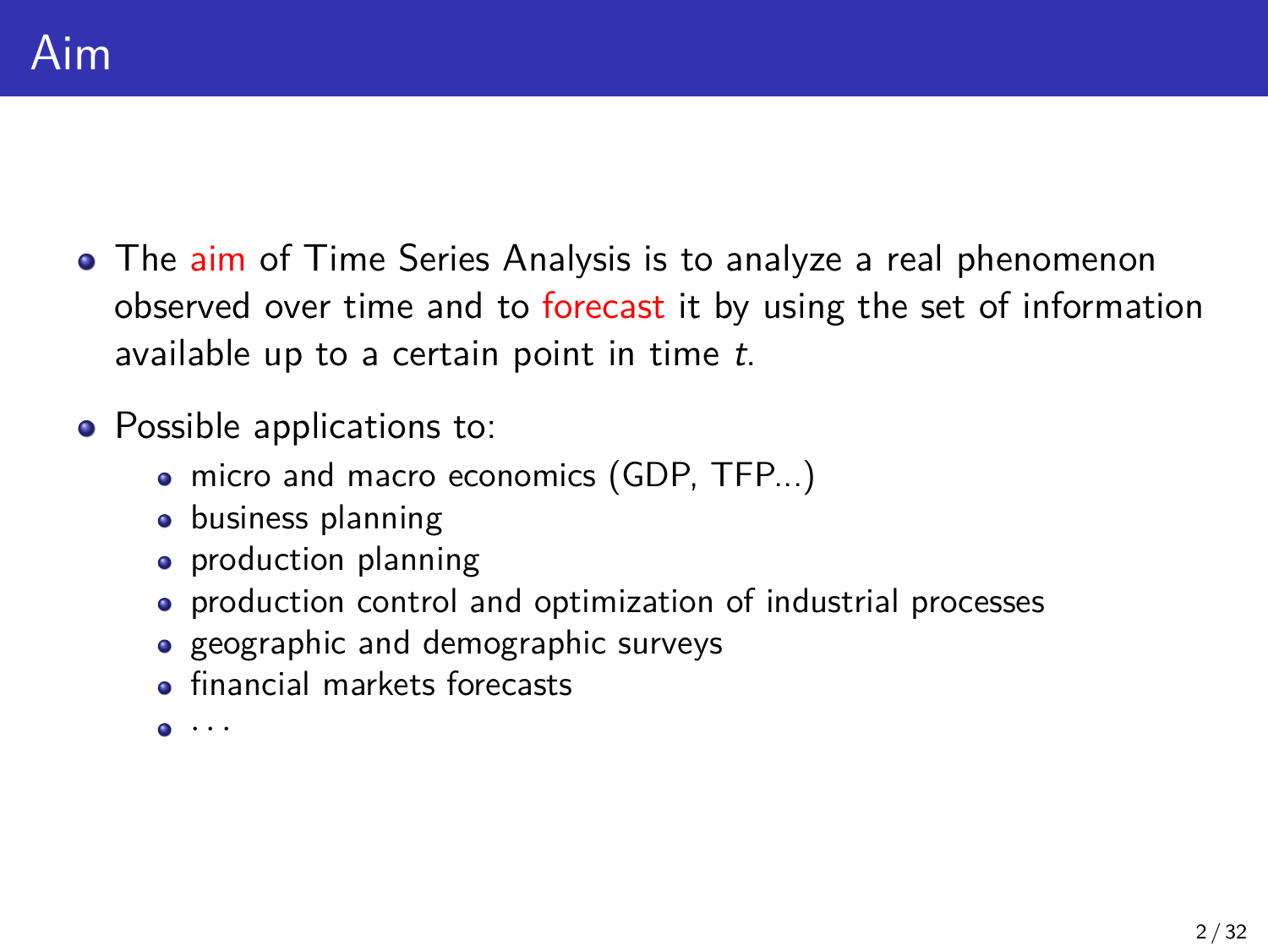- In order to be able to study time series models, recall the notion of stochastic process: a stochastic process is an ordered sequence of random variables indexed with *t* (time).
- More formally,

$$
\{X_t(\omega), t\in \mathcal{T}, \omega\in \Omega\},\
$$

where

- *T* is a discrete or continuous set that orders the sequence of random variables. In this course we consider  $T = \mathcal{N}$ , that is only discrete time processes.
- $\Omega$  is the sample space.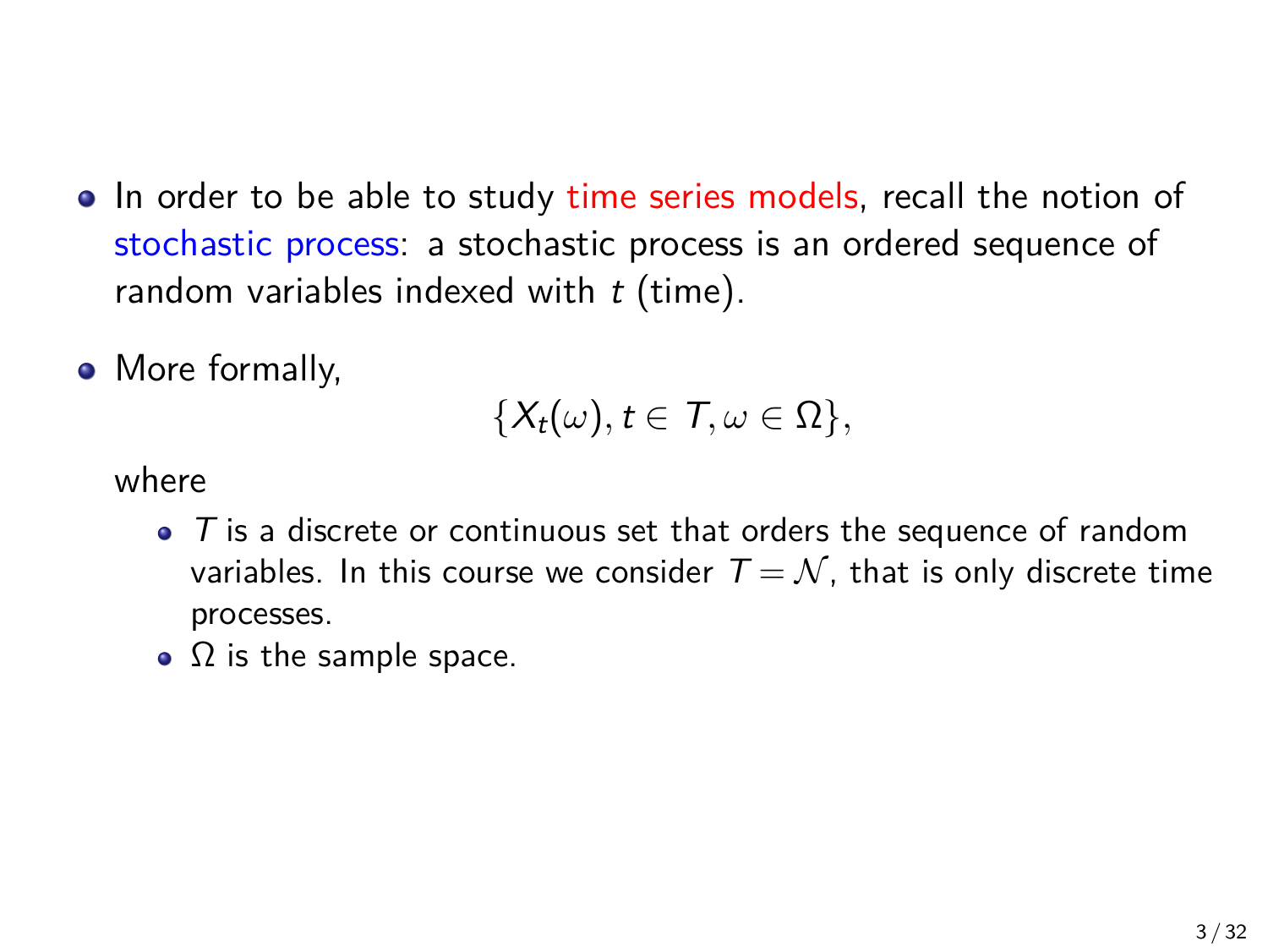- A time series  $\{x_t, t = 1, \ldots, n\}$  is one of the possible finite realizations of a stochastic process.
- Thus, it represents an ordered sequence of real numbers measuring the evolution over time (the variable *t*) of a phenomenon *X<sup>t</sup>* .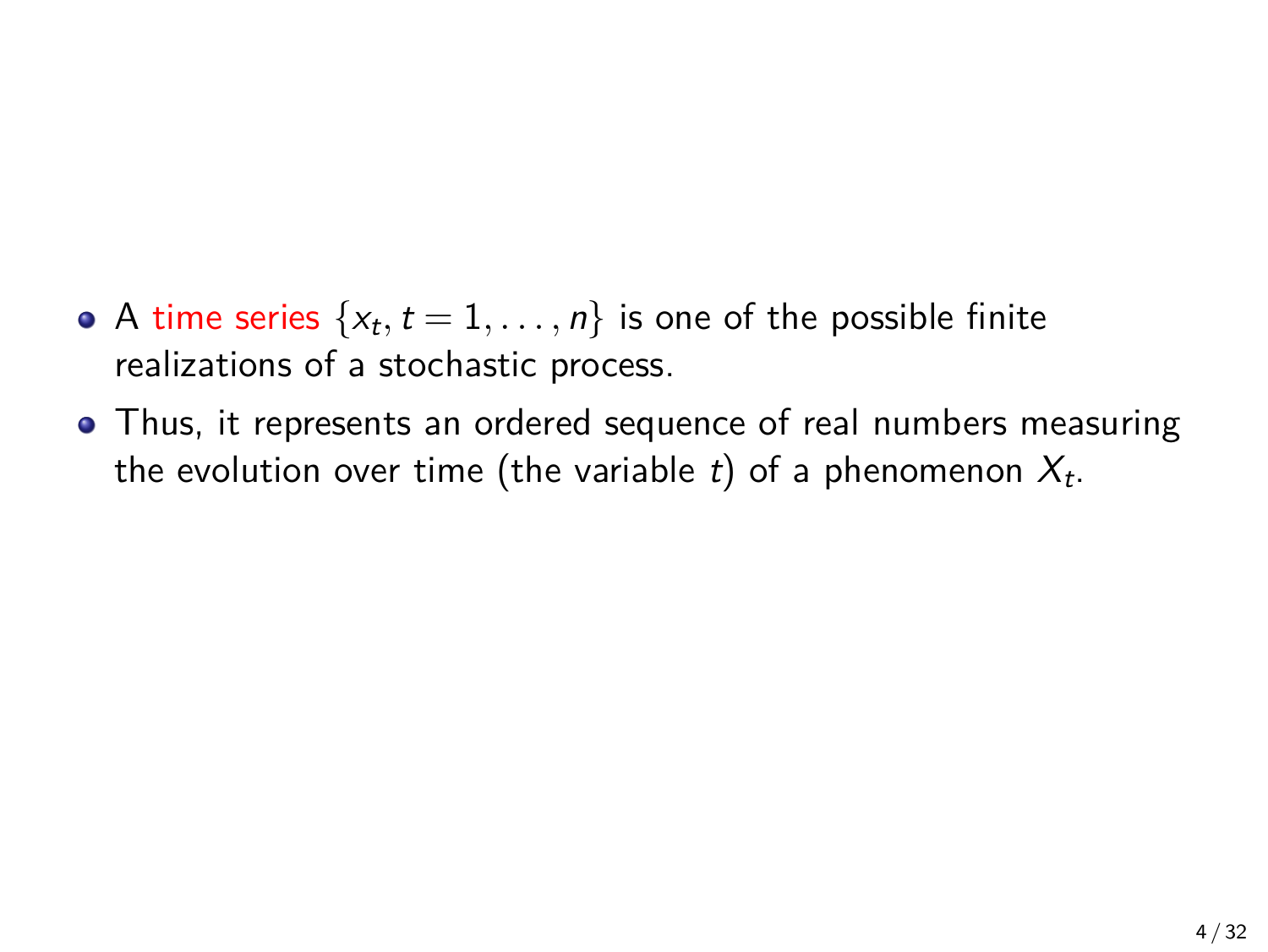



Figure: Annual measurements of the level, in feet, of Lake Huron 1875-1972.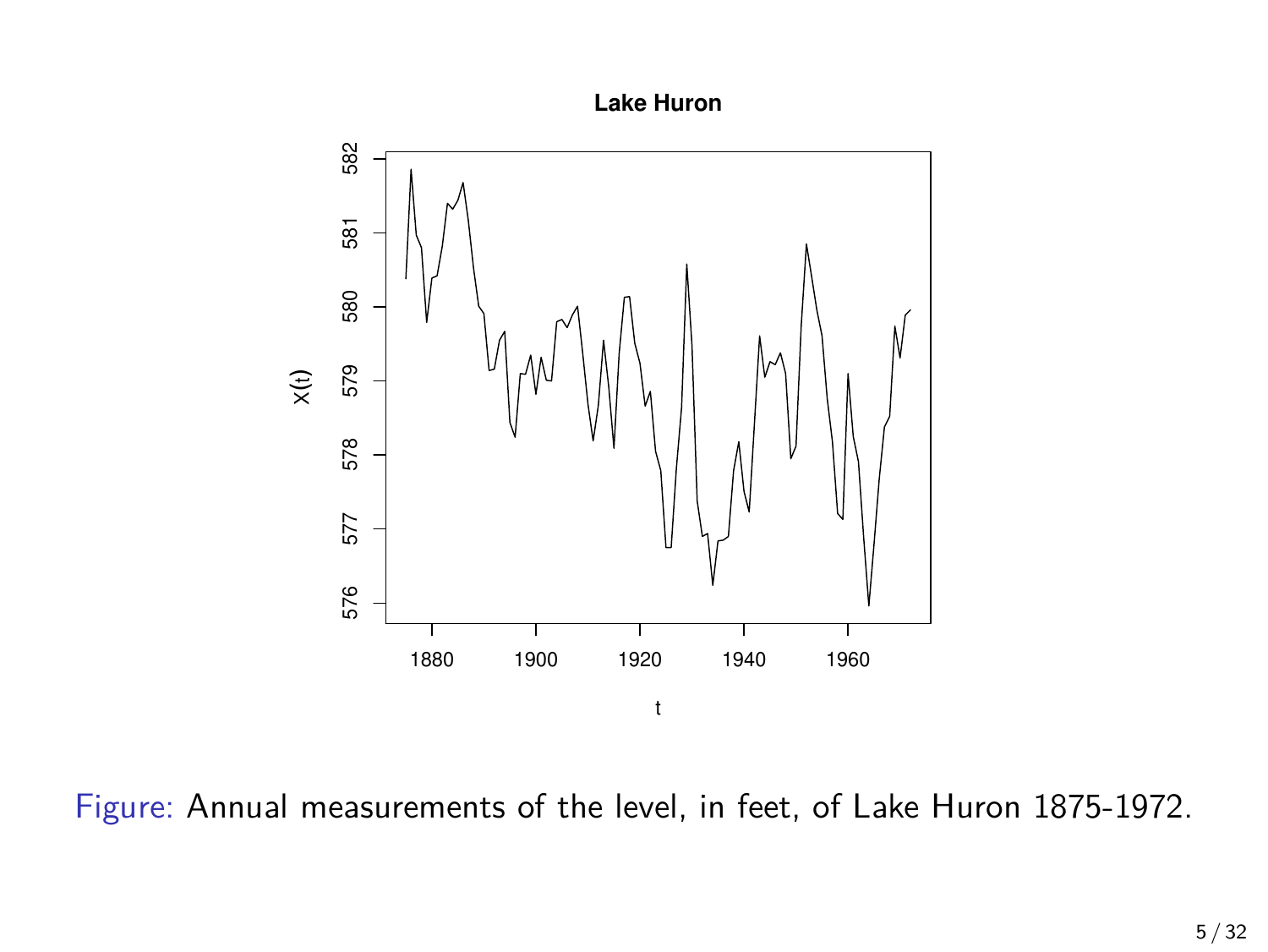**Air Passengers**



Figure: Monthly totals of international airline passengers, 1949 to 1960.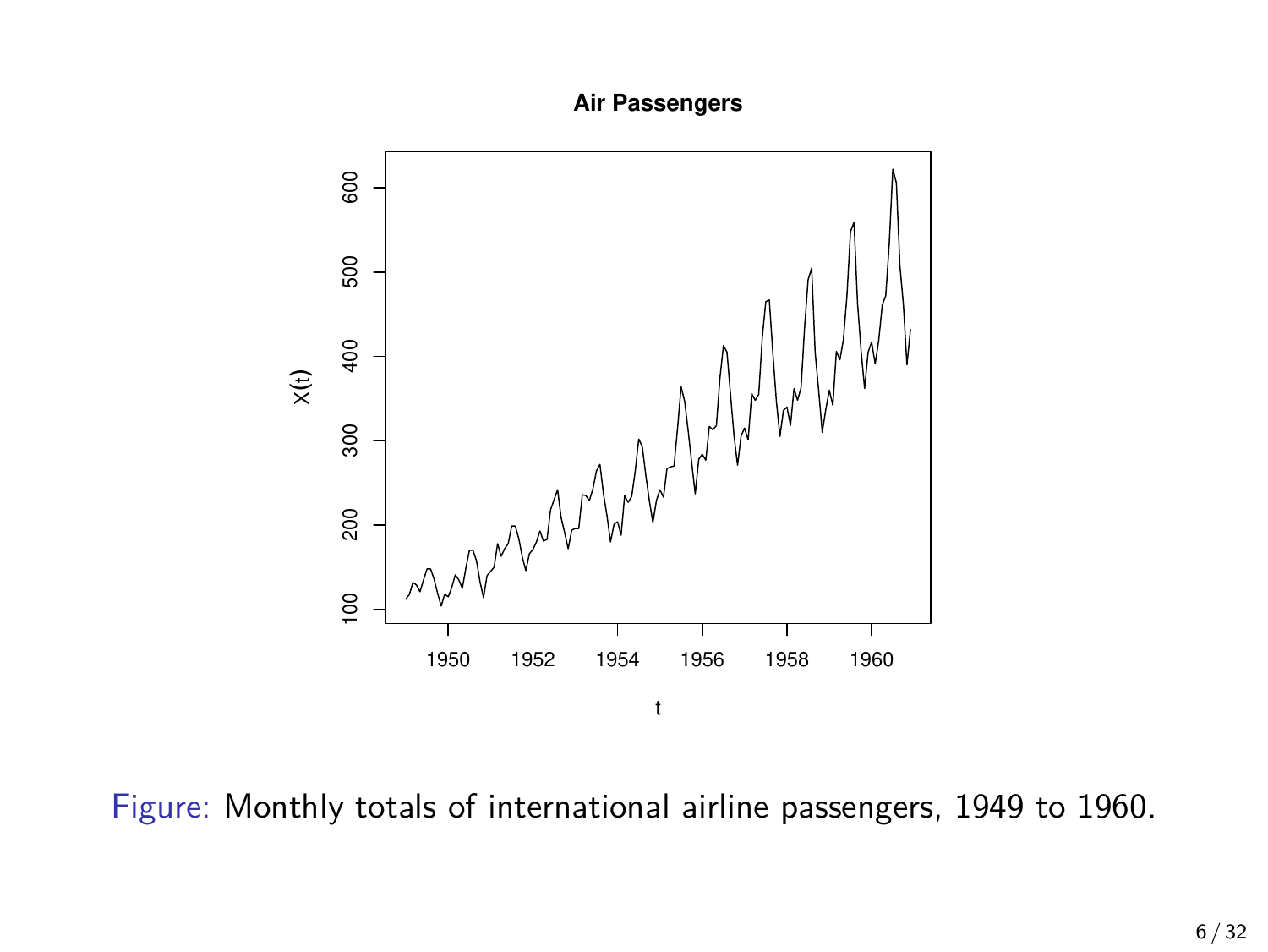**Dow Jones**



Figure: Dow Jones index time series, 28 August 1972 to 18 December 1972.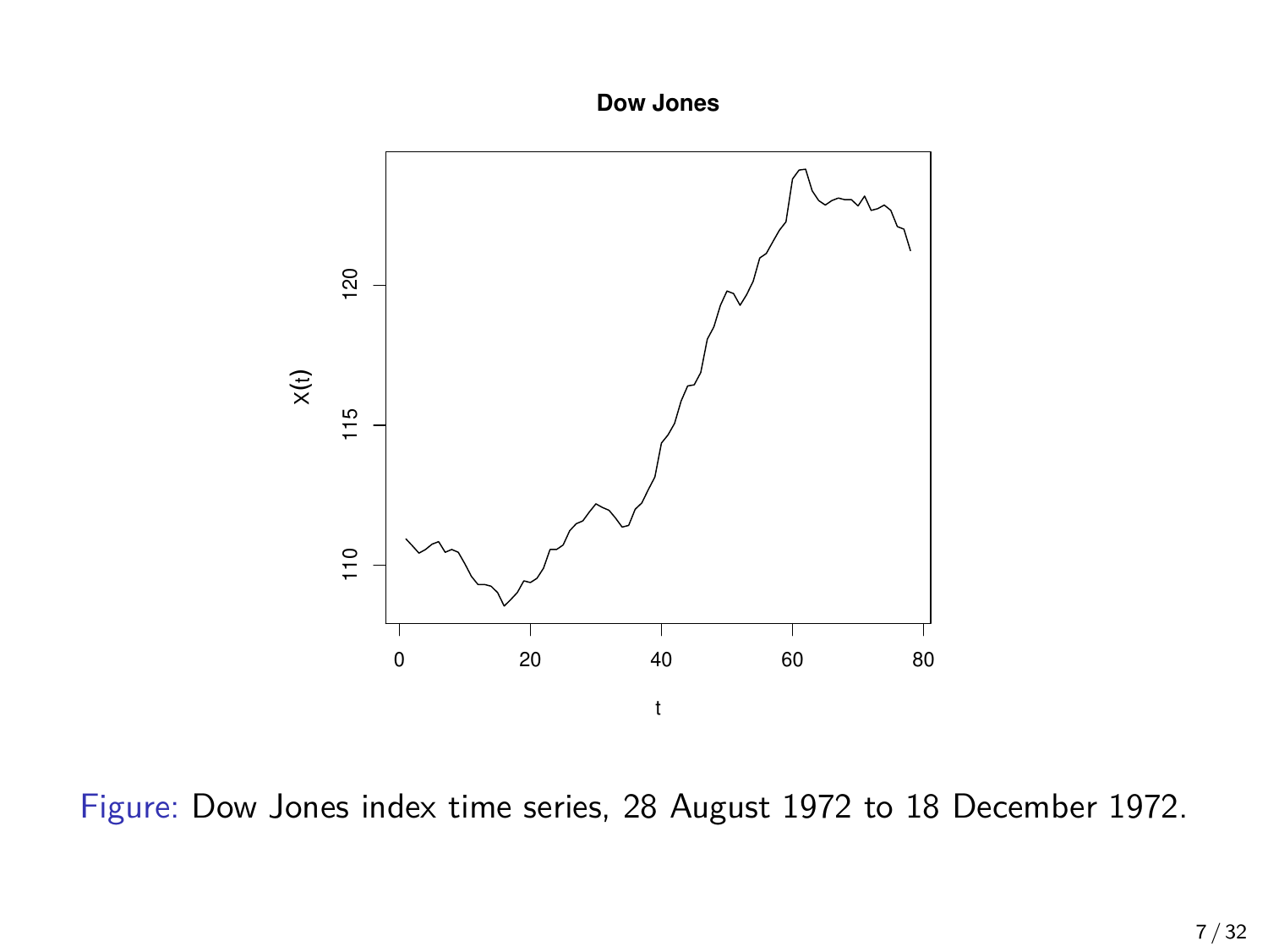- Attention. A time series is a set of samples related to different random variables:
	- $x_1$  is the realization of the random variable  $X_1(\omega)$ ,
	- $x_n$  is the realization of the random variable  $X_n(\omega)$ .
- $\bullet$  On the opposite, in classical inference the set  $\{x_1, \ldots, x_n\}$  is sampled only from one random variable  $X(\omega)$  and the observations are independent identically distributed (iid) as *X*(*ω*). Therefore, in classical inference the sample contains *n* different information for one random variable.
- In time series instead, the sample contains *n* different information for *n* random variables.
- Think about balls extractions from urns: for time series, it is as if we had n different urns and extract a ball from each ۰ urn. For the classical inference case, there is only one urn and n balls are extracted from the same urn.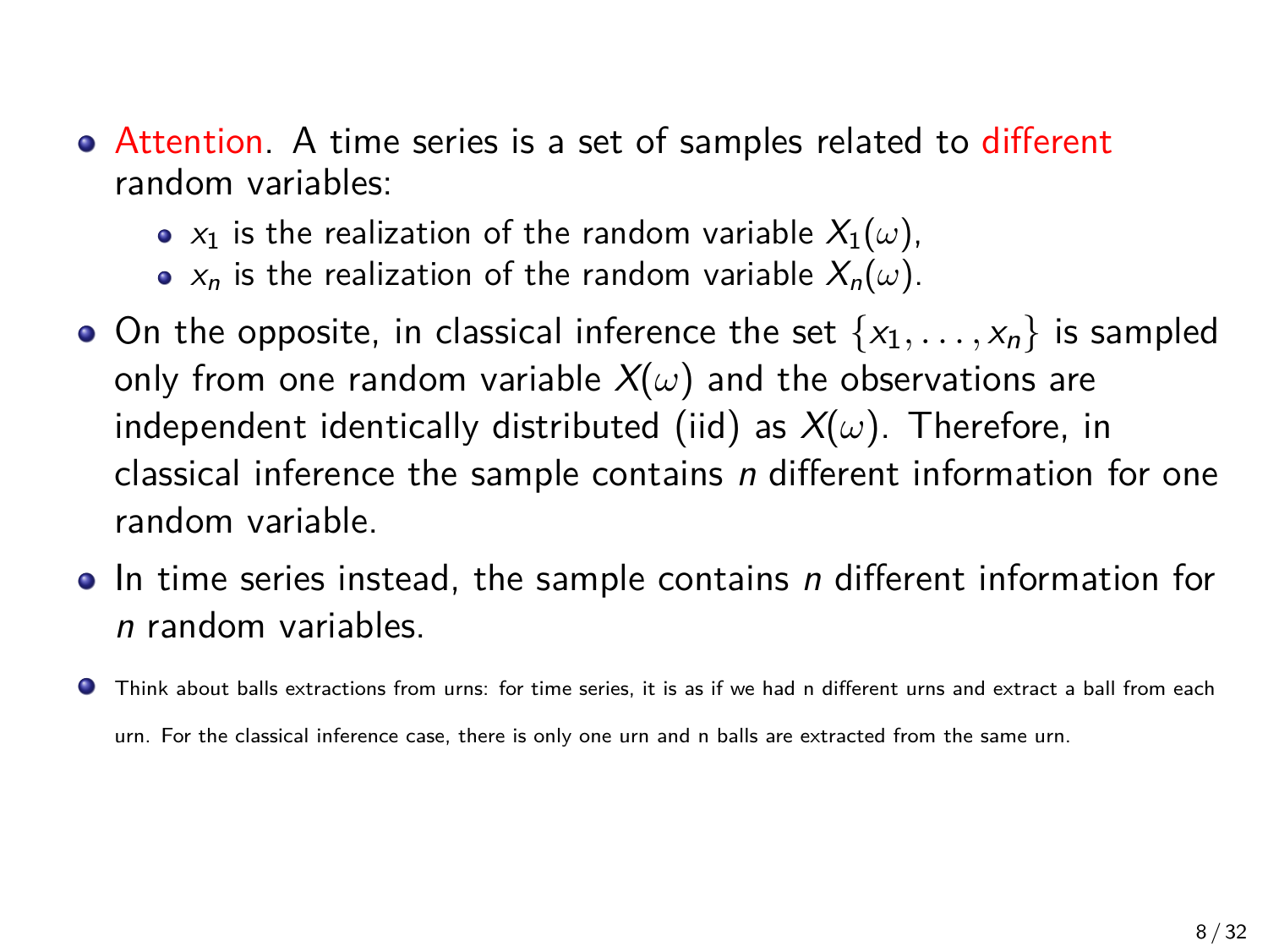The expected value of  $X_t$ :

$$
E(X_t)=\mu_t.
$$

The variance  $X_t$ :

$$
Var(X_t)=\sigma_t^2.
$$

The covariance of  $X_r$  and  $X_s$ :

$$
\gamma(r,s) = Cov(X_r, X_s) = E[(X_r - \mu_r)(X_s - \mu_s)]
$$

more specifically, this measure is defined as autocovariance.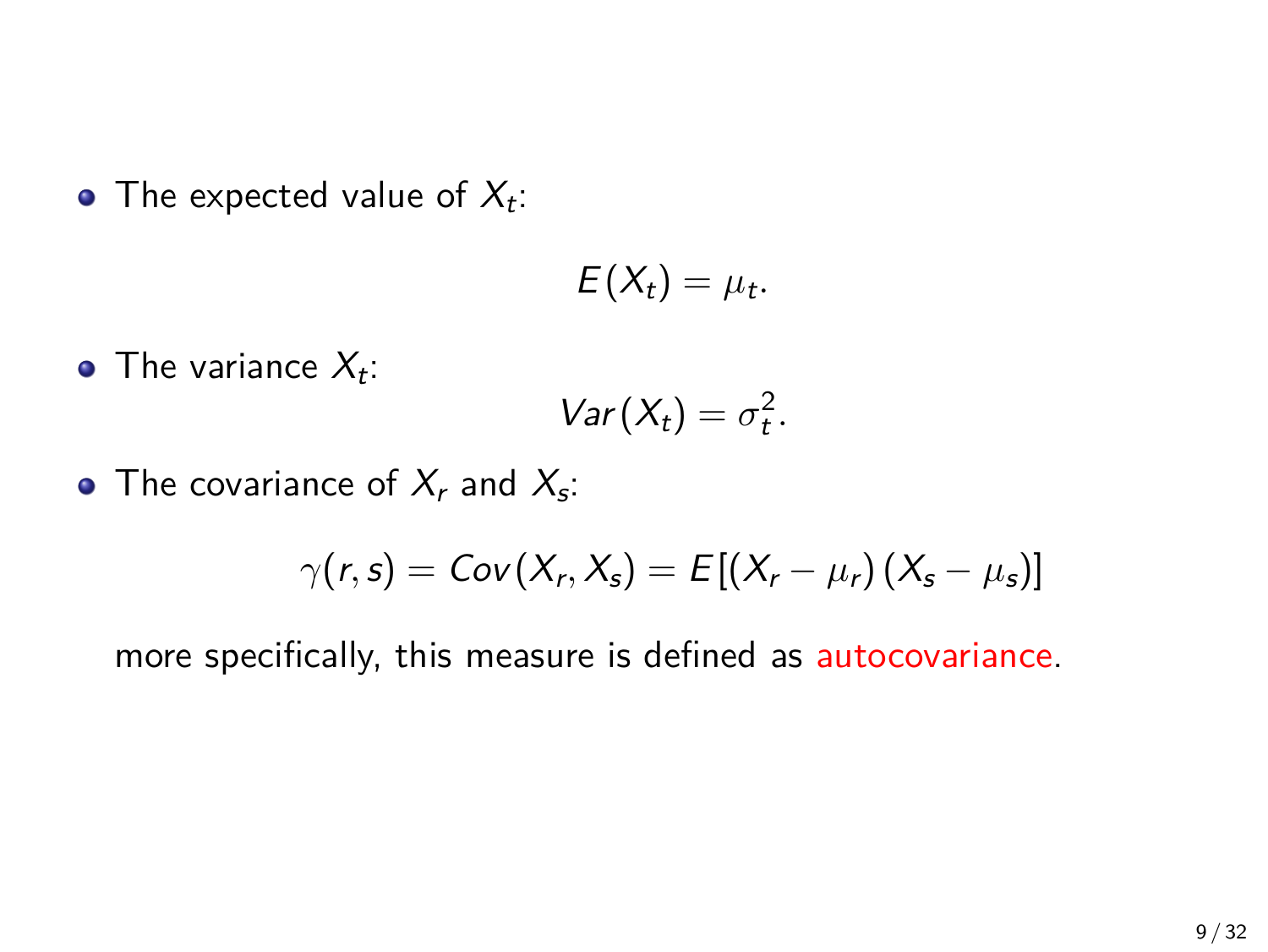- In general, these moments are used to make inference. However, in time series analysis we are dealing with one single trajectory (the time series observed, and thus one observation for each random variable), and this does not allow make a valid inference under a statistical point of view.
- Therefore, two restrictions on the underlying process's characteristics are imposed:
- **1** restrictions regarding the heterogeneity of the process. This restriction is set in order to avoid excessive variability in the characteristics of *X<sup>t</sup>* and thus it requires a certain homogeneity in its probabilistic structure (stationarity).
- **2** restrictions regarding the process's memory. This restriction is placed to avoid strong dependence in events distant in time (ergodicity).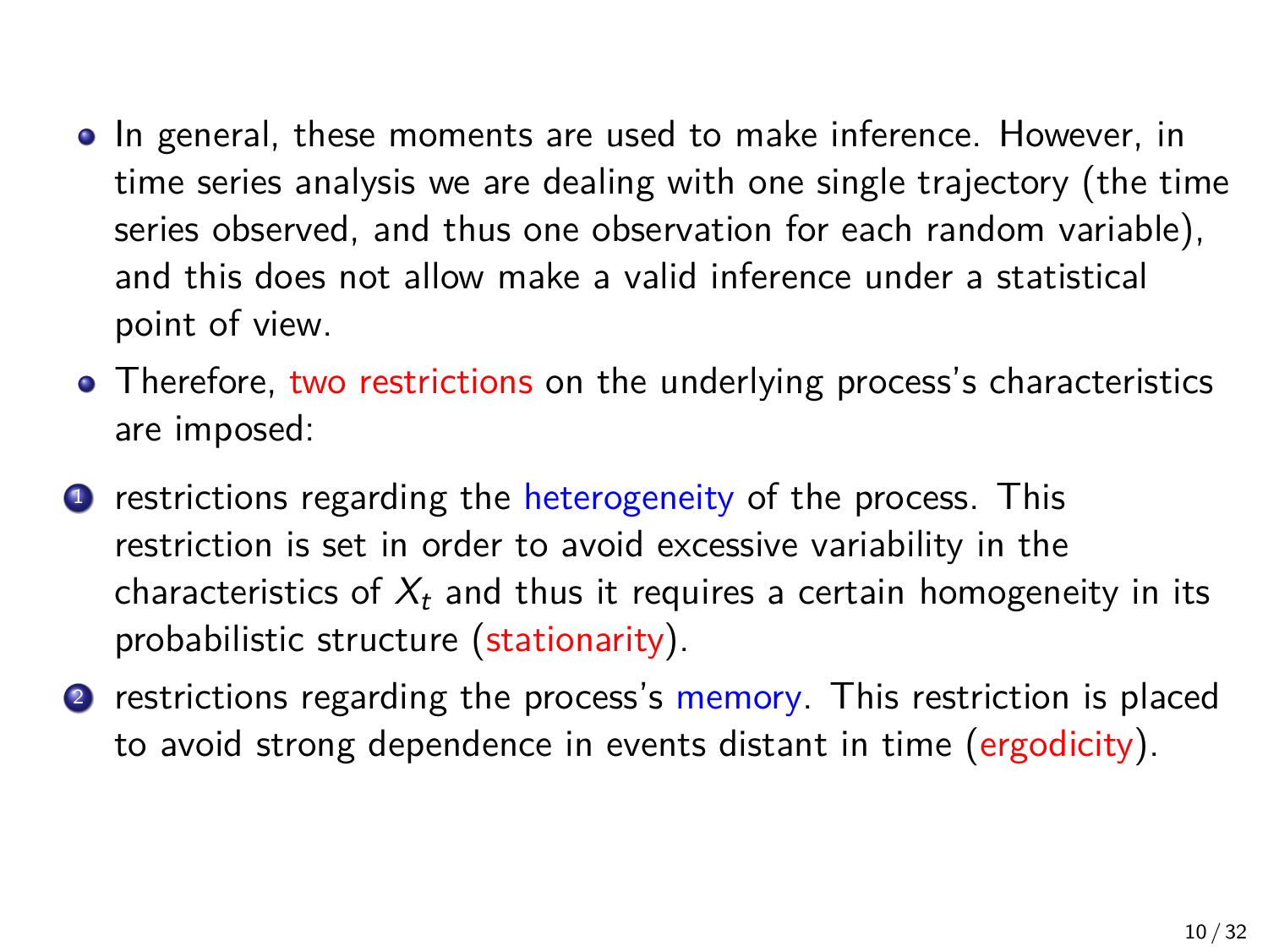- Ergodicity allows to use information in the time series to estimate the moments of the underlying process. However, In this course ergodicity won't be covered in detail.
- Example. A stationary process is said to be ergodic in mean if

$$
\bar{X} = \frac{1}{n} \sum_{t=1}^{n} X_t \xrightarrow{\rho} \mu.
$$

A condition that must be satisfied for ergodicity is that the autocovariance function tends to zero fast (the process should not have long memory, i.e., by time *t* it should not be influenced by events distant in time).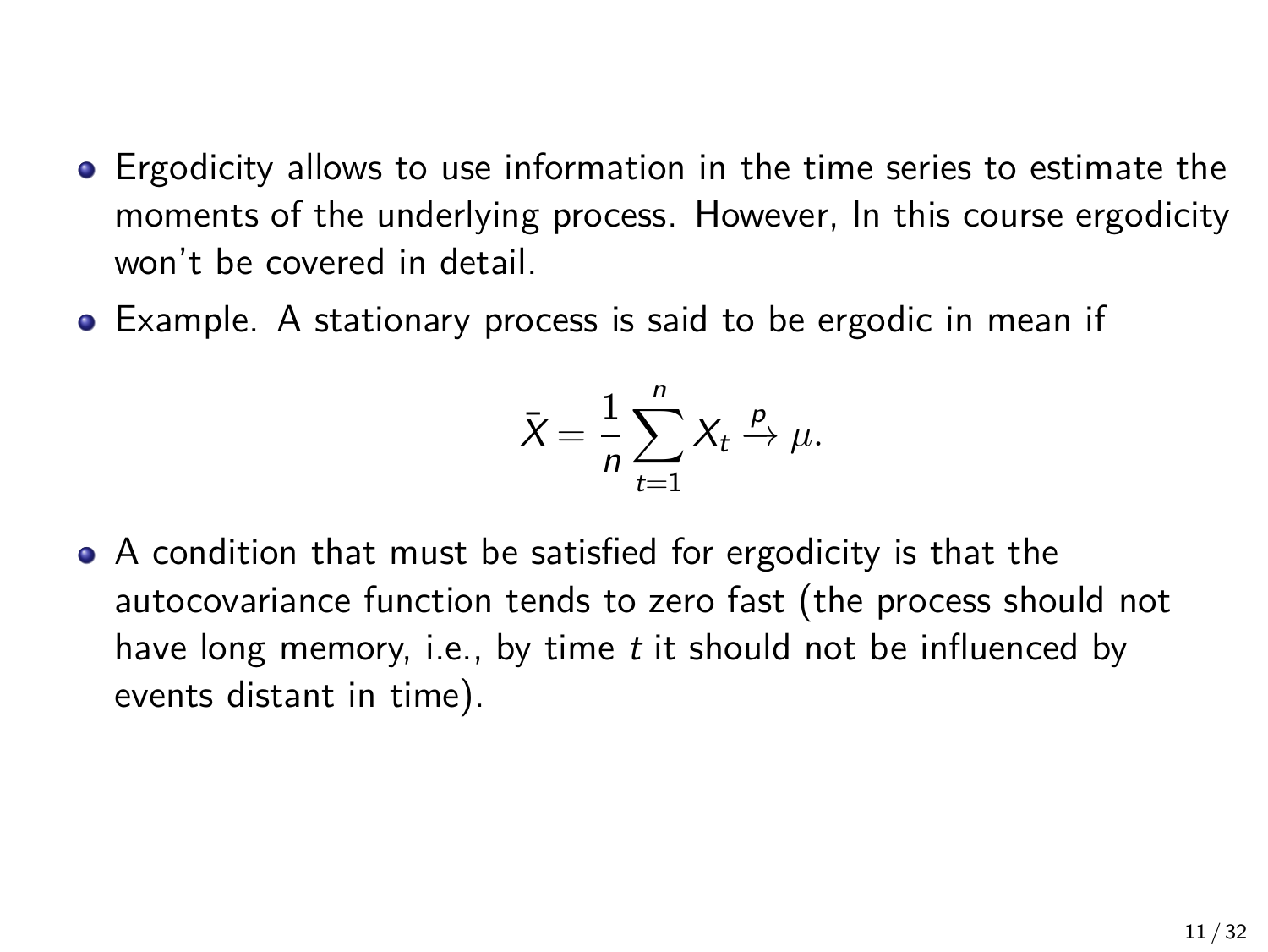- The class of stationary processes has received great attention both in theory and in applications.
- Such processes embed a long term equilibrium (e.g., with respect to their mean level).
- In this course we will study stationary processes, in particular we will show how stationary phenomena can be modelled. For non stationary processes we will make use of some manipulations to turn them into stationary ones.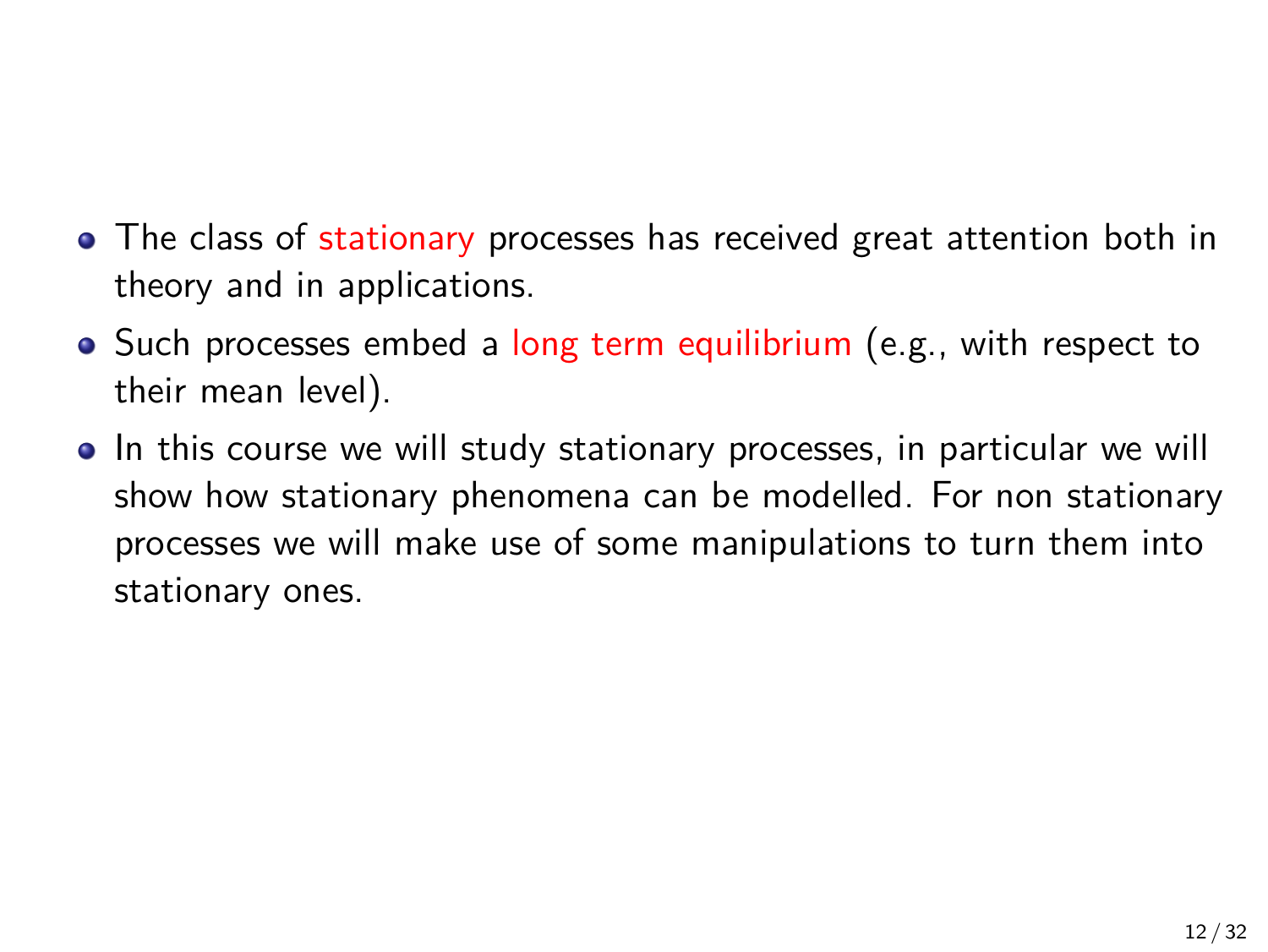- Given that the time series is a sequence of observations in different points in times, the first necessary analysis is a graphical one.
- We plot the collected observations in the Cartesian axis with respect to the time in which they have been captured.
- The points in the axis have coordinates  $(t, x_t)$ .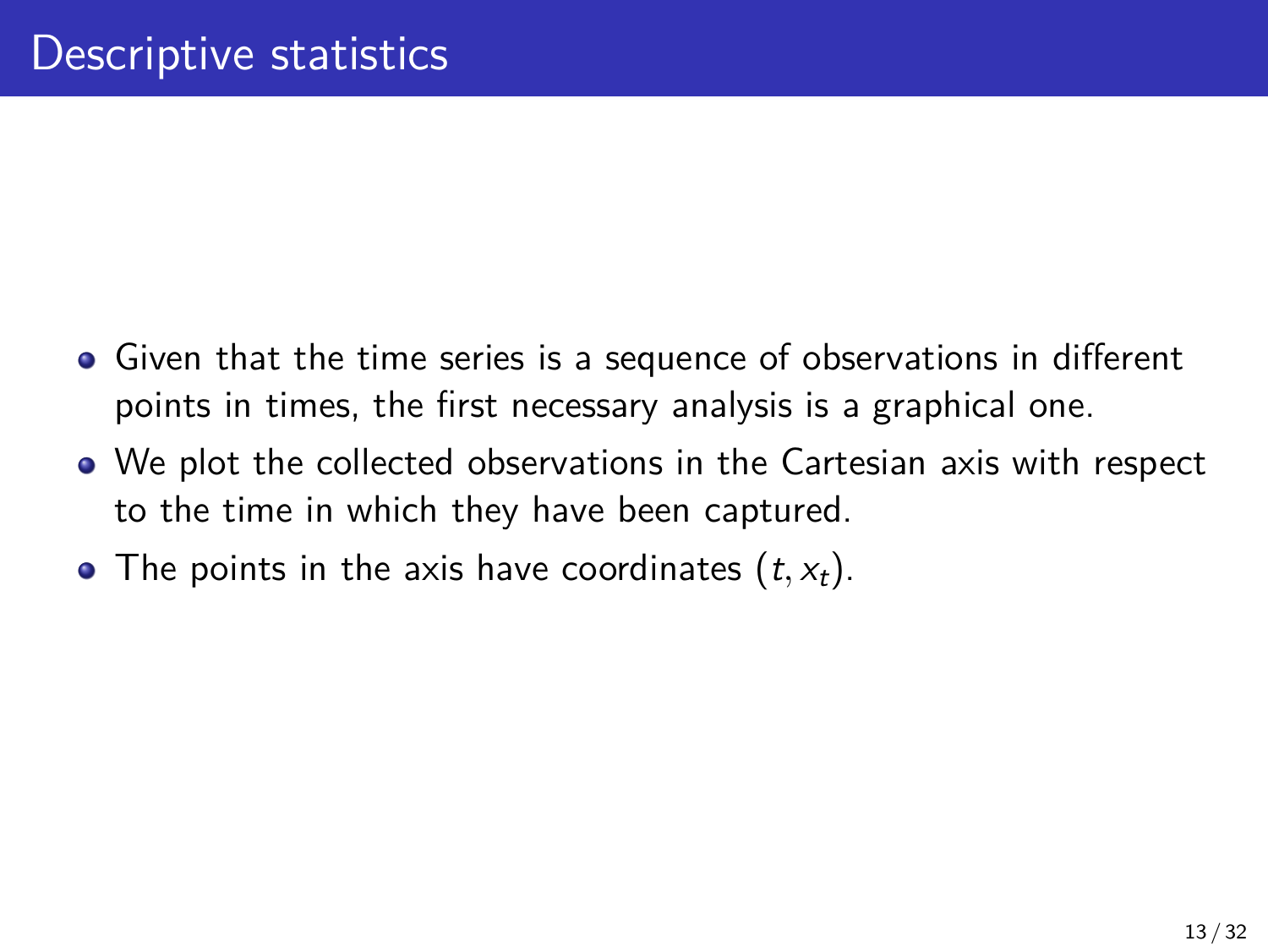**Serie stazionaria**



Figure: Example of an AR(1) time series with parameter 0*.*5.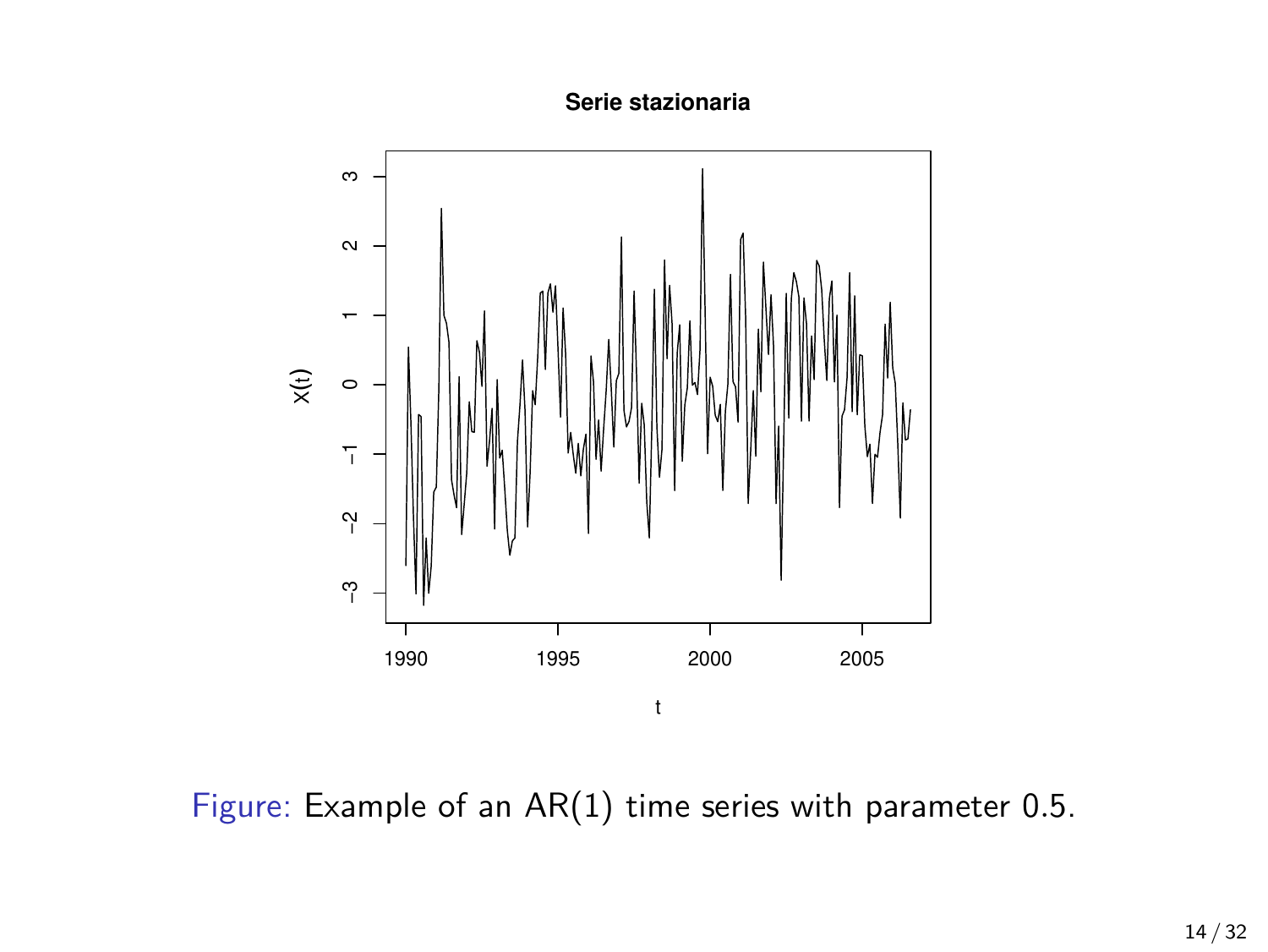**Serie non stazionaria**



Figure: Example of non stationary time series.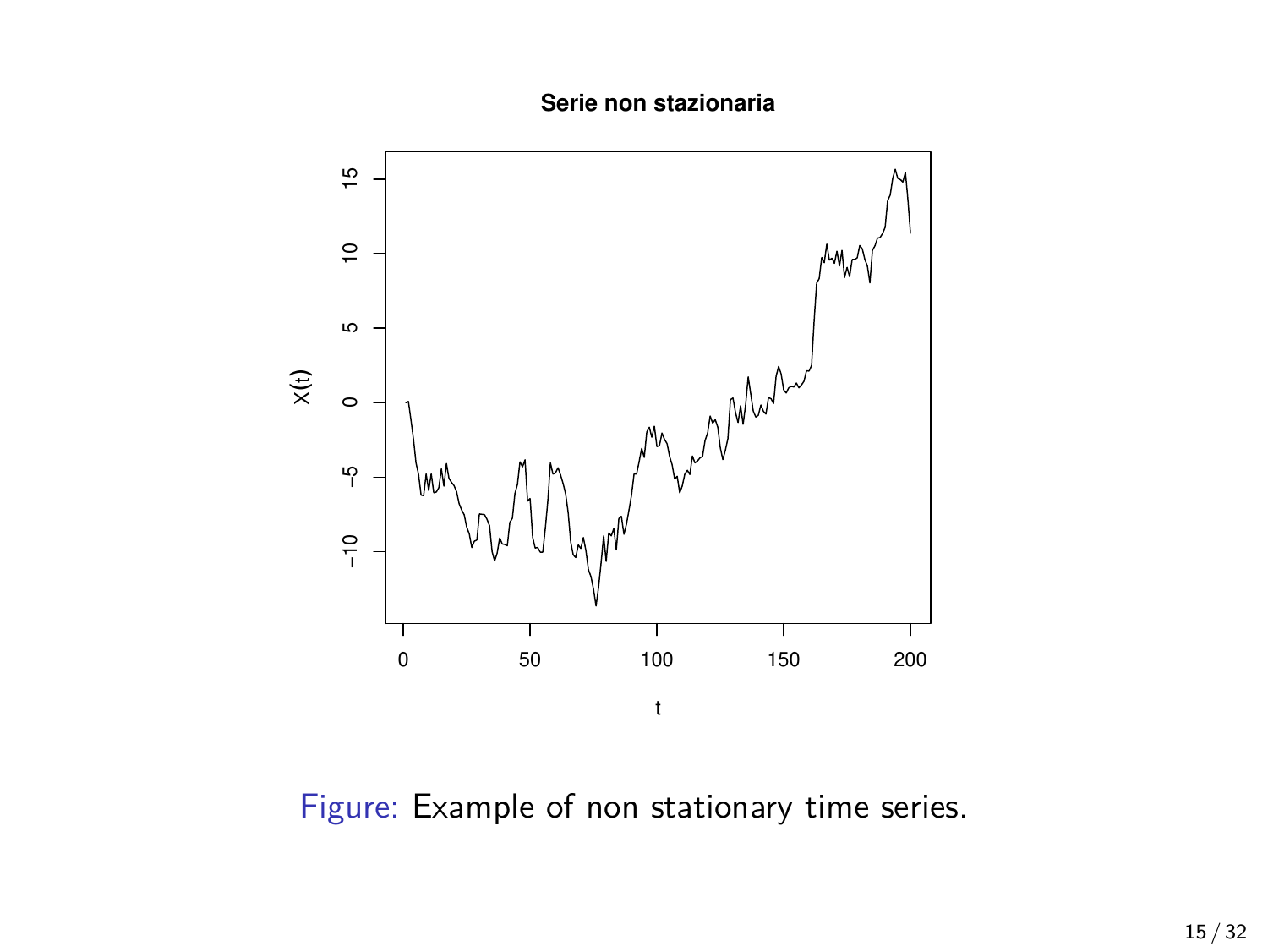**Rendimenti S&P**



Figure: Example of non stationary time series.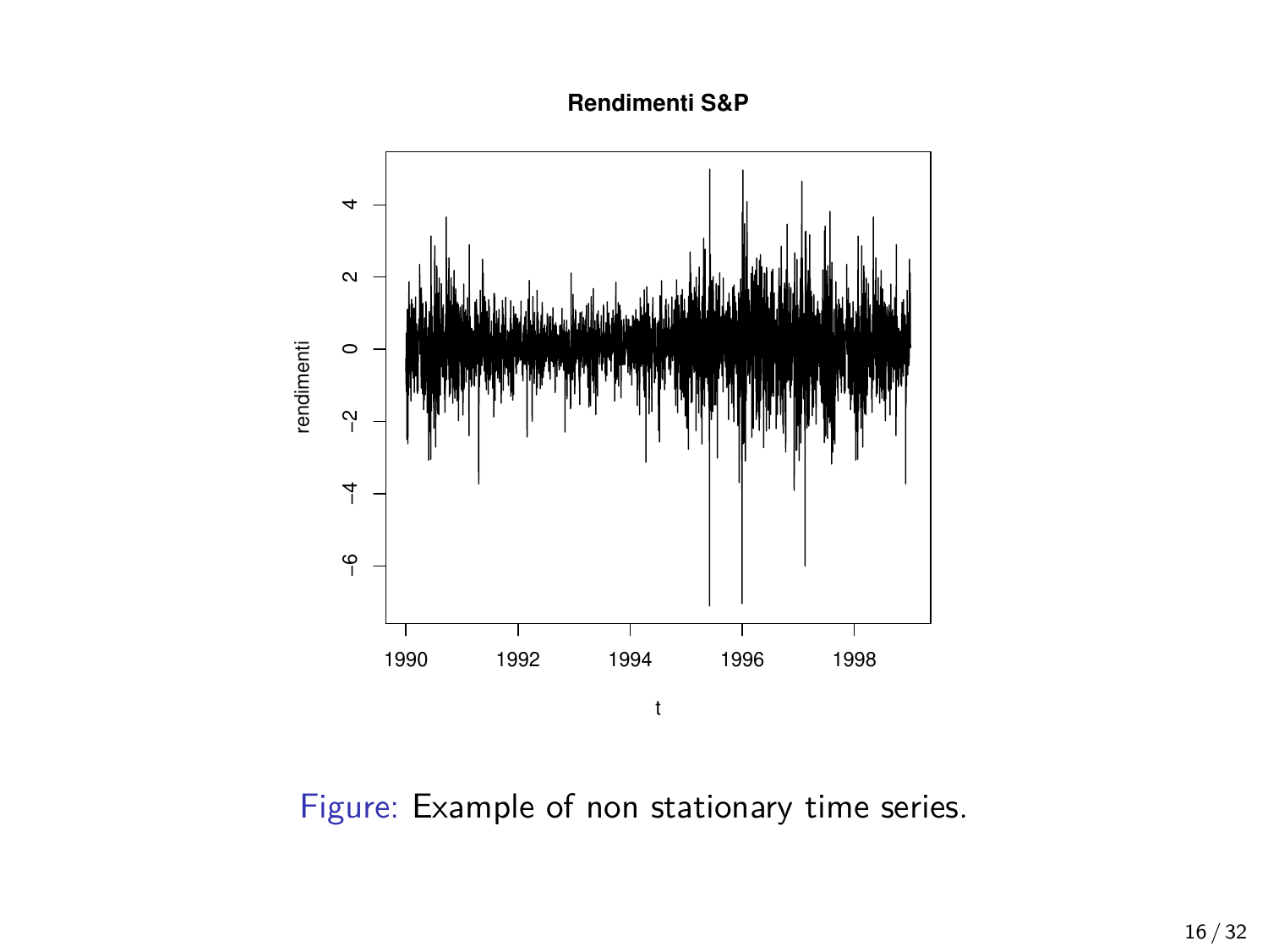- It is not unusual to think of a time series as the outcome of several components (that may turn the process to be non stationary).
- The time series plot shows :
- 1 A trend cycle  $T_t$  explaining the long term path for the analyzed phenomenon, both in terms of regular evolution (trend, determined by structural evolution of the economic system) and seesaw (cycle, usually representing increasing or decreasing fluctuations of the phenomenon, generally connected with expansion or contraction phases of the entire economic system). The trend and the cycle components are jointly called trend.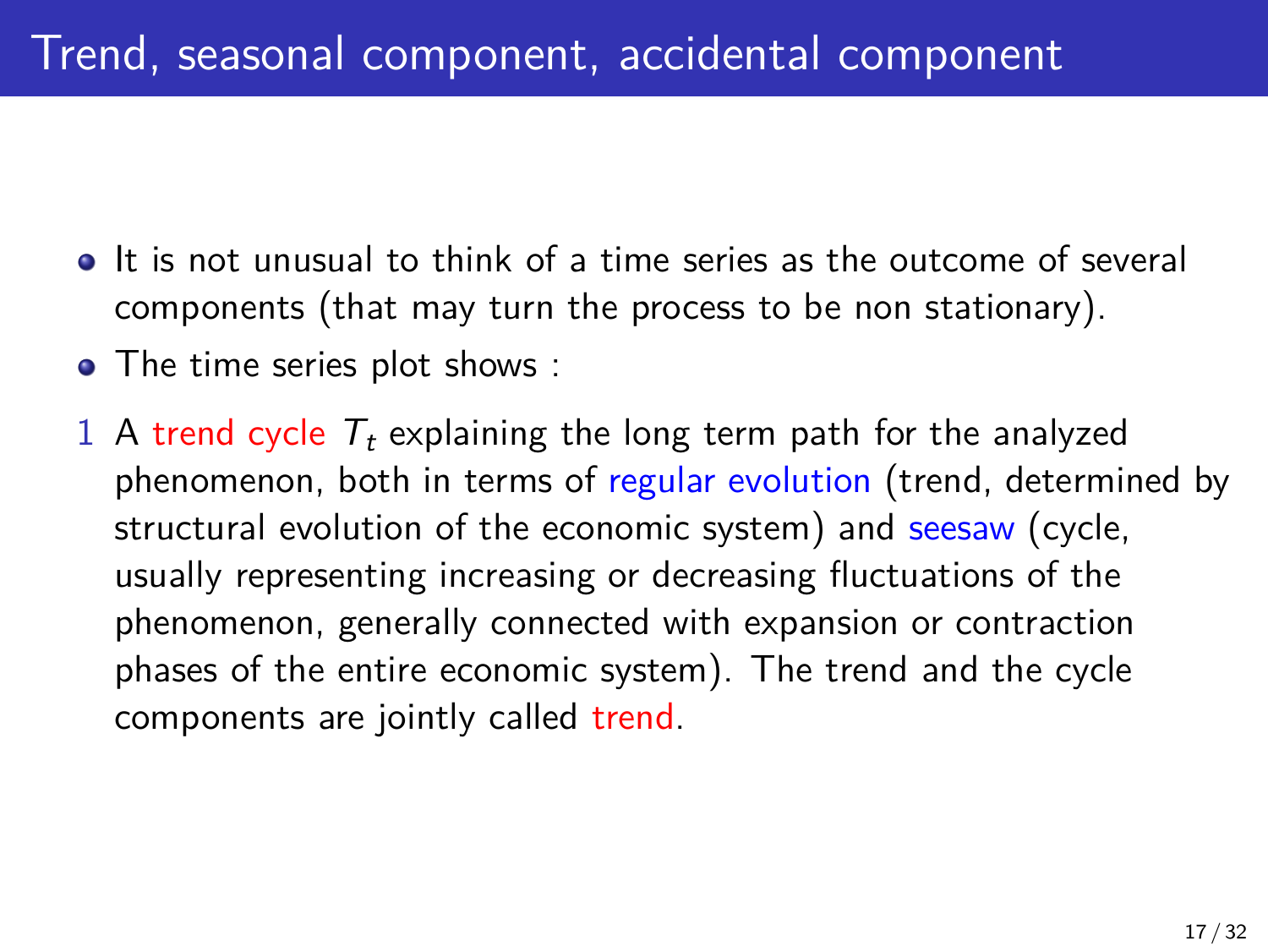2 A seasonality *S<sup>t</sup>* texplaining the periodicity component, i.e., detecting a feature (the same or very similar) at different fixed distances in time (e.g., in monthly series each 12 months, in quarterly series each 4 months, in daily series each 7 days…). Such effects are due to e.g., climate (seasons), convention (festivity that influences sales)….

It is an external component that might not be included in a long term analysis, but can be of interest in short-mid term studies.

In time series analysis, seasonality estimation is a delicate problem, since it can covere the real trajectory of the time series.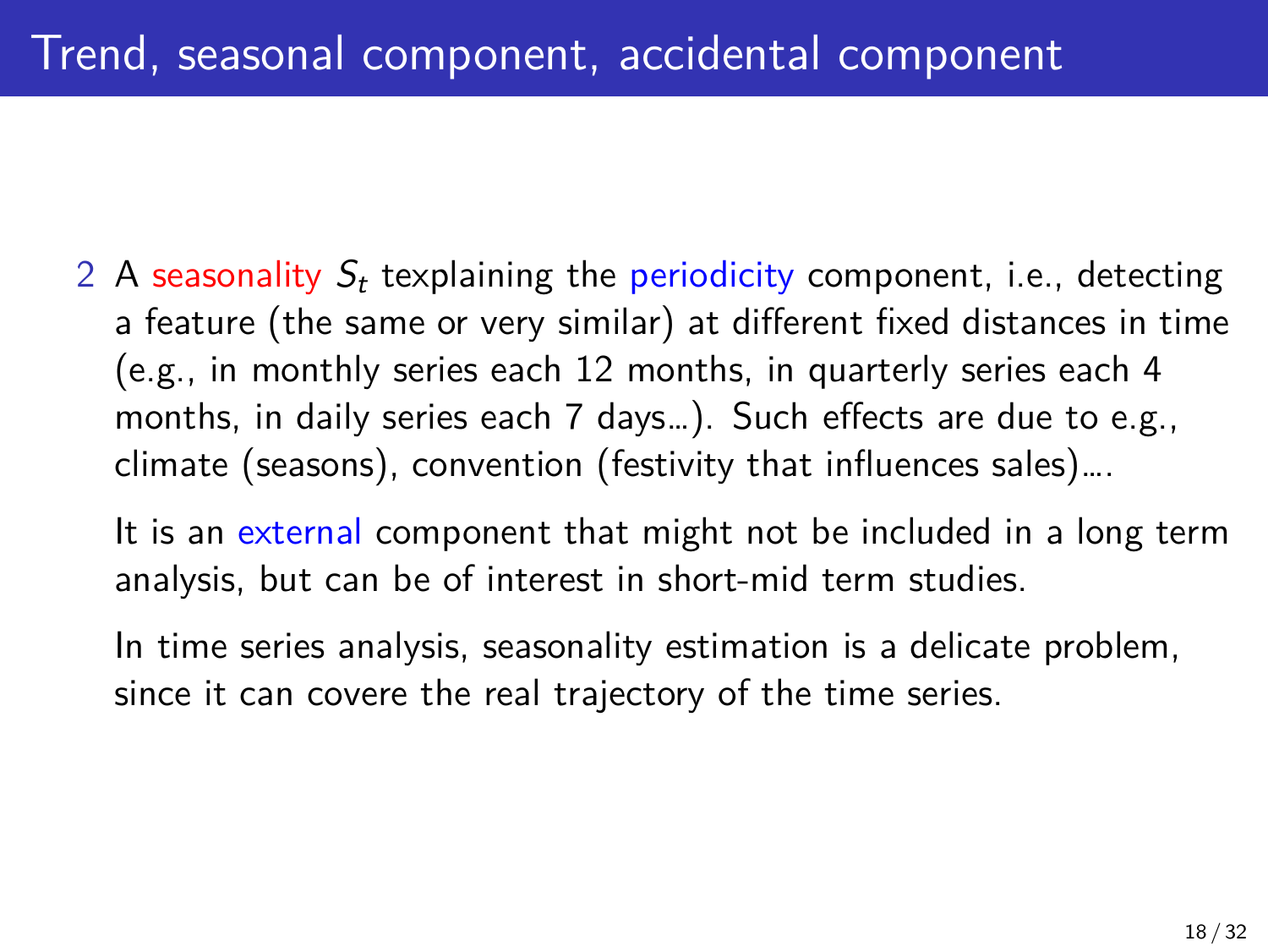### Trend, seasonal component, accidental component

- 3 An error  $\epsilon_t$  representing the erratic component based on inexplicable shocks that influence fluctuations mostly in the short term. It is not systematic, but it is totally random. This component is usually seen as a stationary stochastic process whose determined as residual of the other components.
- Therefore, a time series can be written as an additive form of this kind:

$$
X_t = T_t + S_t + \epsilon_t,
$$

or in multiplicative form:

$$
X_t = T_t \times S_t \times \epsilon_t
$$

• It is always possible to transform a multiplicative form into an additive one by turning the series

$$
X_t = T_t \times S_t \times \epsilon_t
$$

into the log series

$$
\log(X_t) = \log(T_t) + \log(S_t) + \log(\epsilon_t).
$$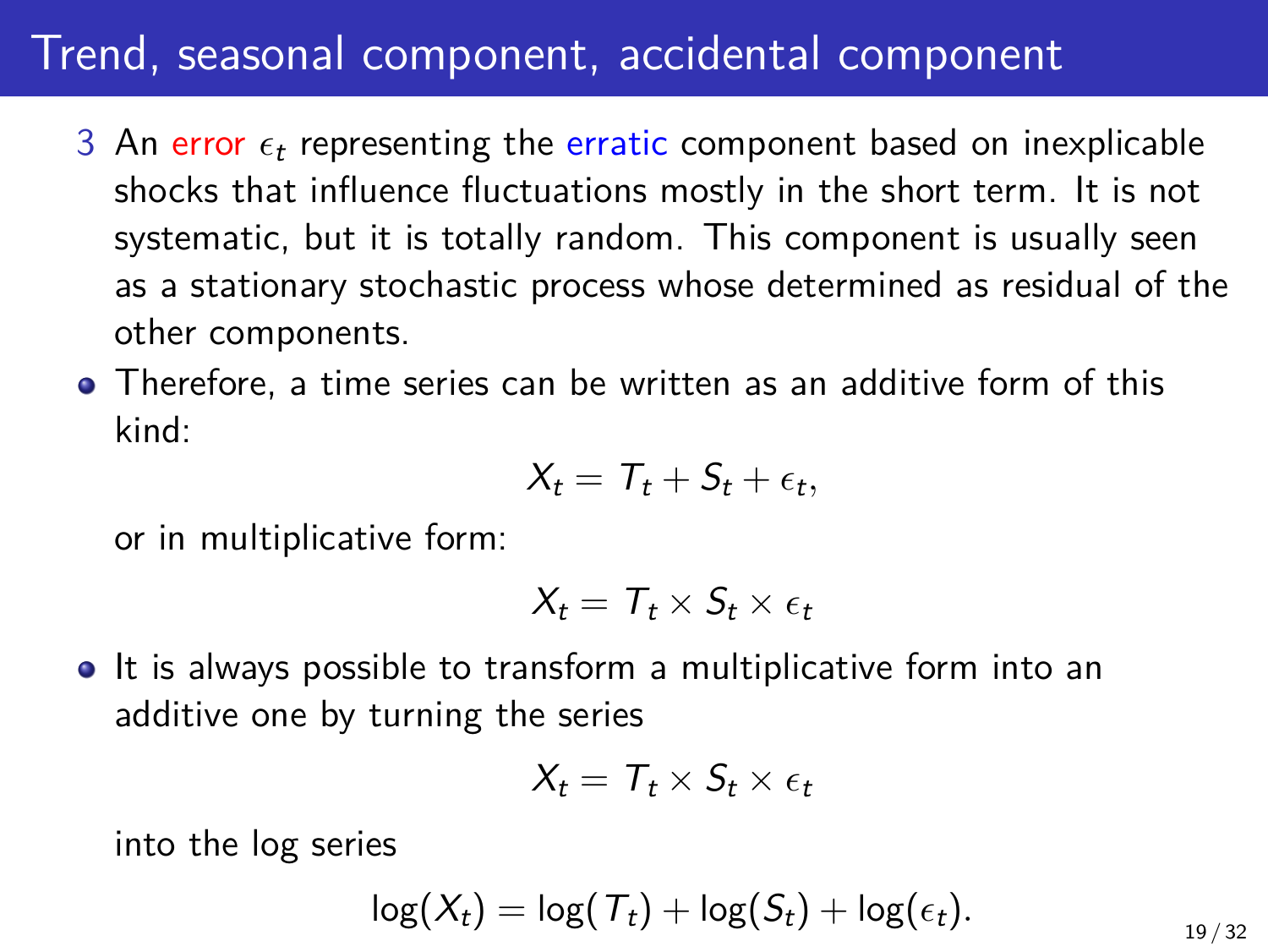**Serie non stazionaria**



Figure: Example of non stationary time series whose non-stationarity is due to a trend: the line *x* = 625*.*5549 *−* 0*.*0242*t*.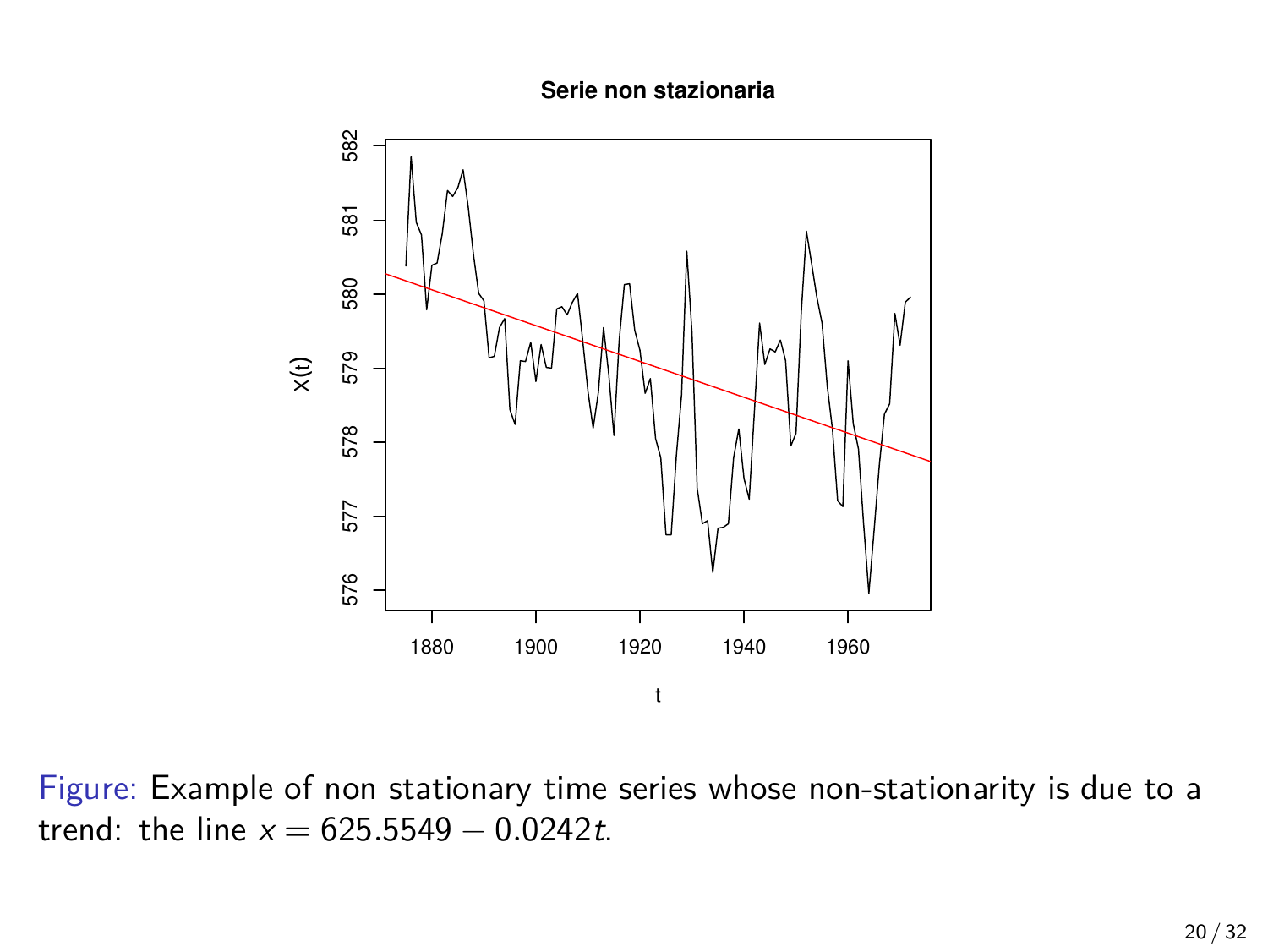



Figure: Example of non stationary time series, quarterly data from US GDP.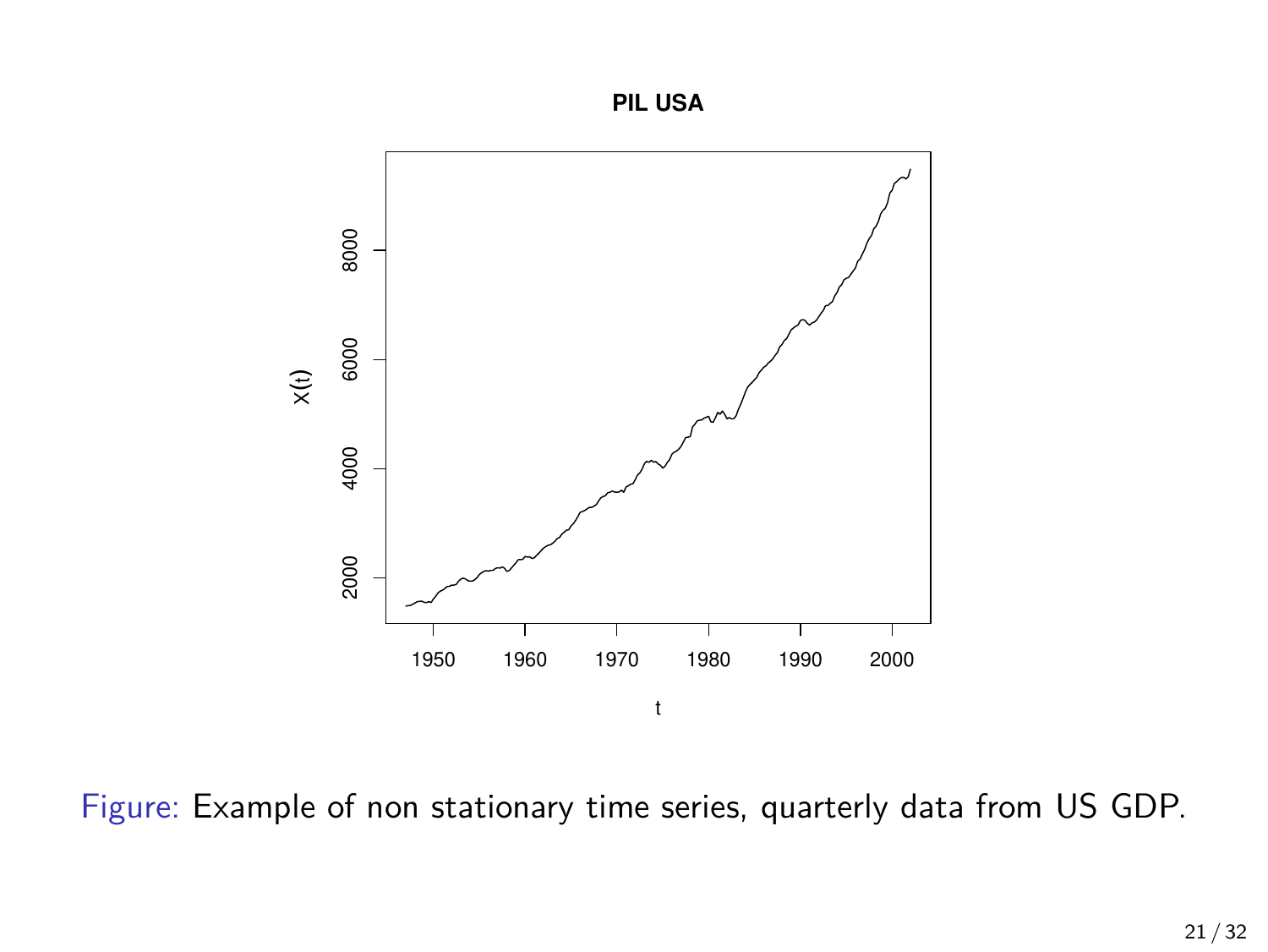#### **Air Passengers**



Figure: Airline passengers 1949 to 1960: non stationary time series with seasonality and increase in volatility.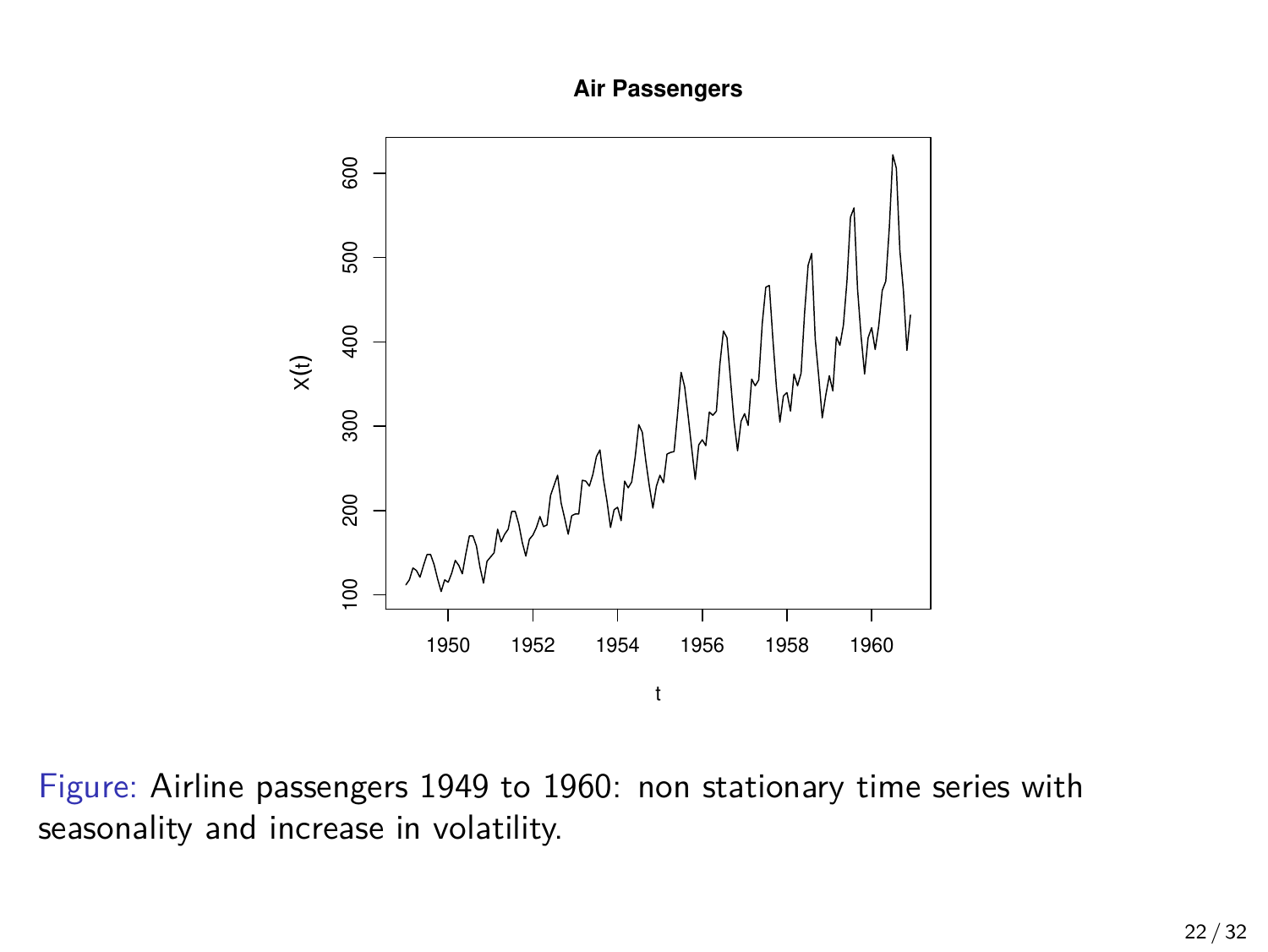

#### **Decomposition of additive time series**

Figure: Identification of the components in Airline passengers time series.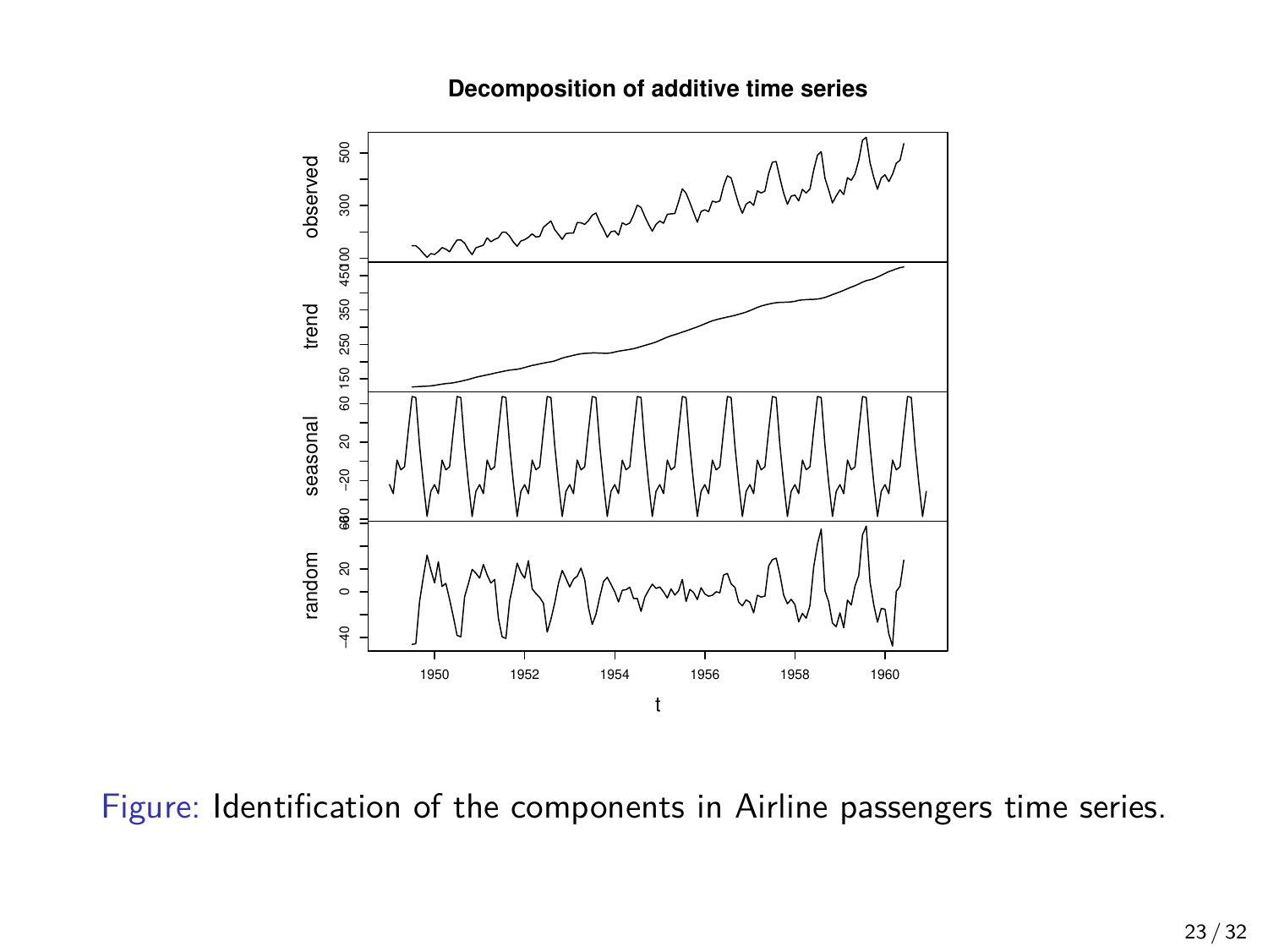- In order to obtain a stationaryprocess, it is often necessary to remove its trend and seasonal components. This is done by means of data manipulations:
- A reduction in the amplitude of linear fluctuations in the series can be easily obtained by transforming the data  $\{x_1, \ldots, x_n\}$  into  $\{ \log x_1, \ldots, \log x_n \}.$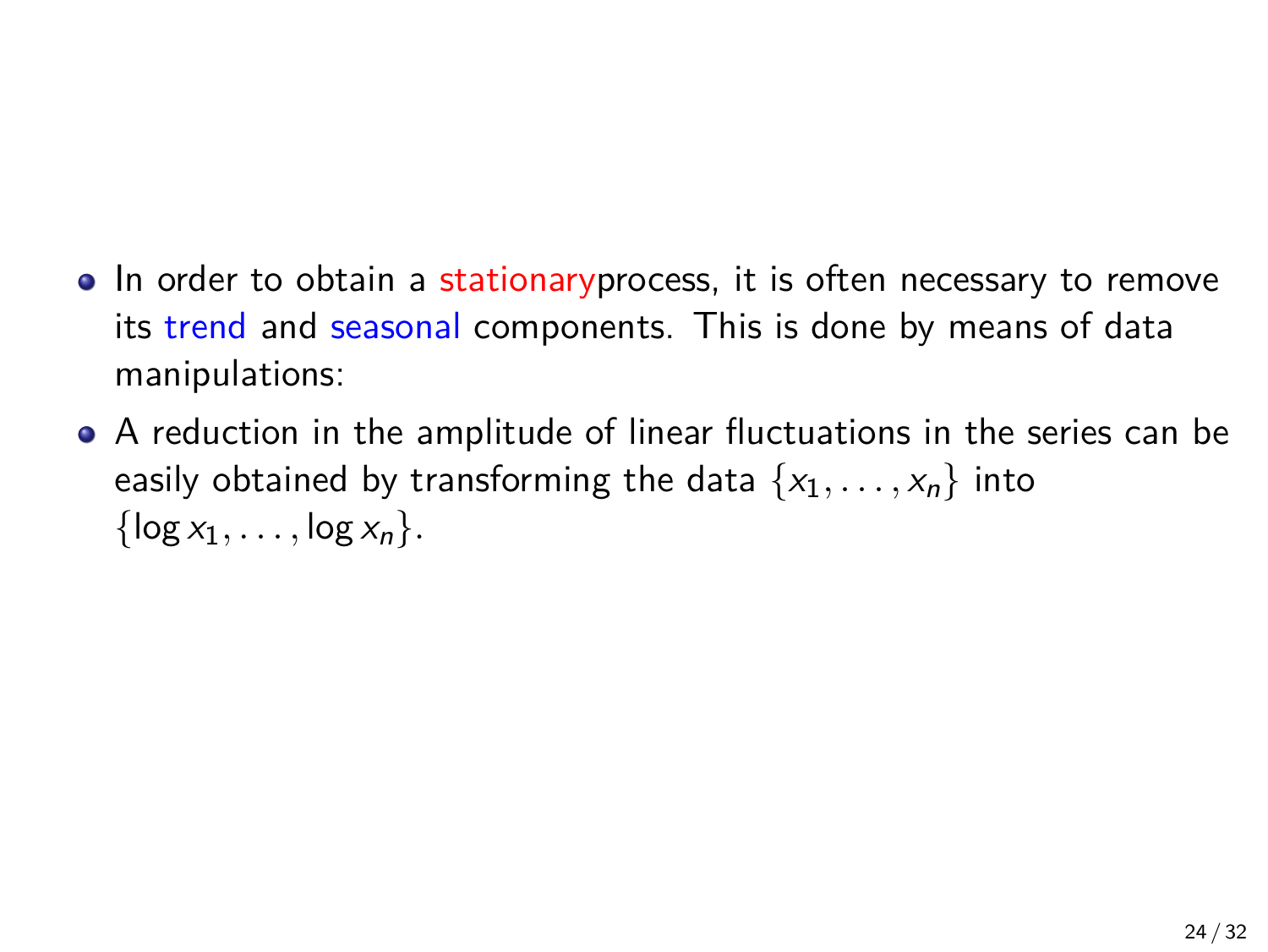



**Log AirPassengers**



Figure: The use of logs to reduce fluctuations.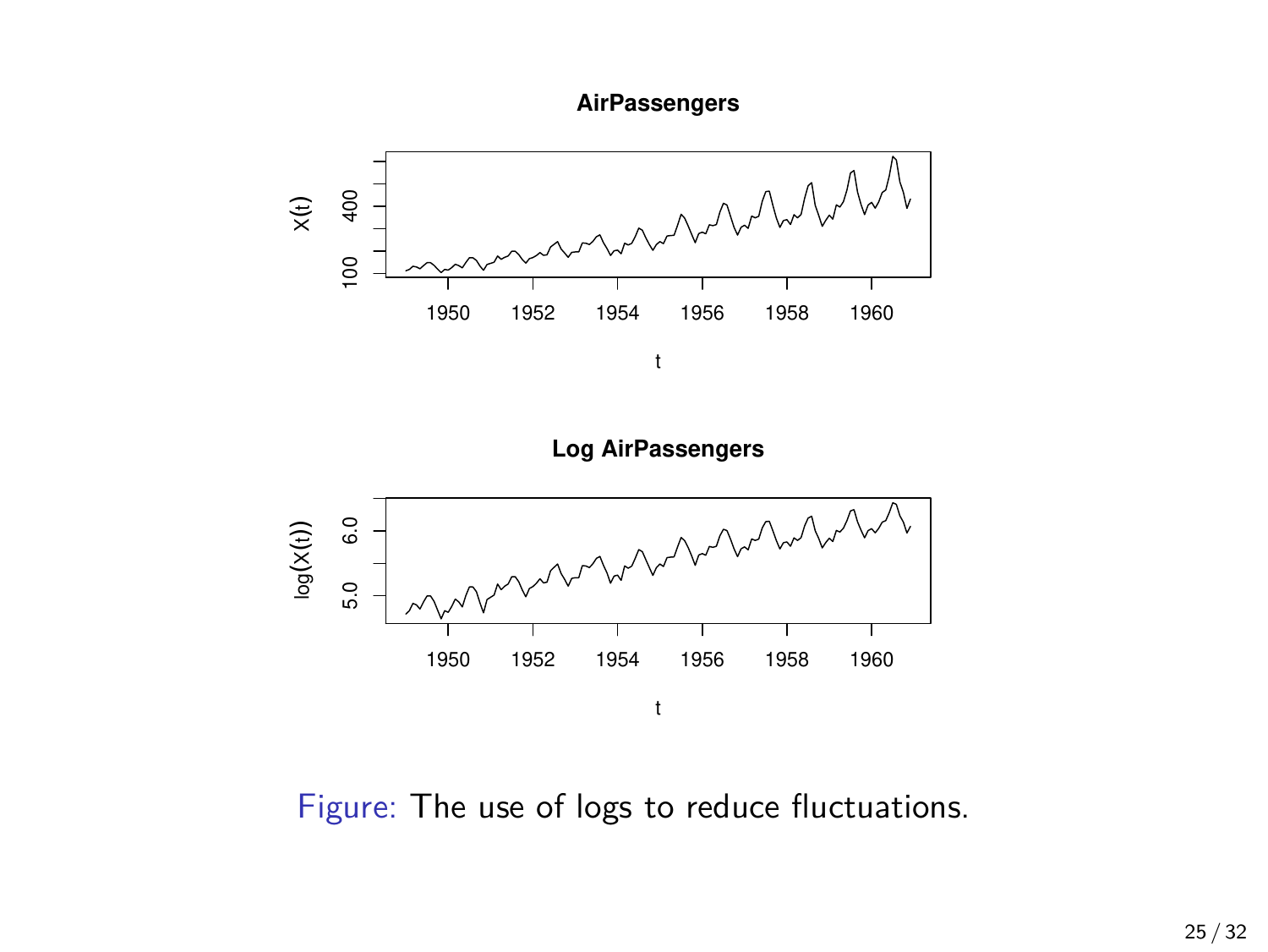- Several ways to eliminate trend and/or seasonality. One idea is to perform estimation of such components and get rid of their estimated values in the original time series: by subtracting the estimates if the components are additive, or by dividing the estimates if the components are multiplicative.
- Different methodologies to estimate the components: least squares, moving average, exponential smoothing, splines…(we will not go through all the methodologies).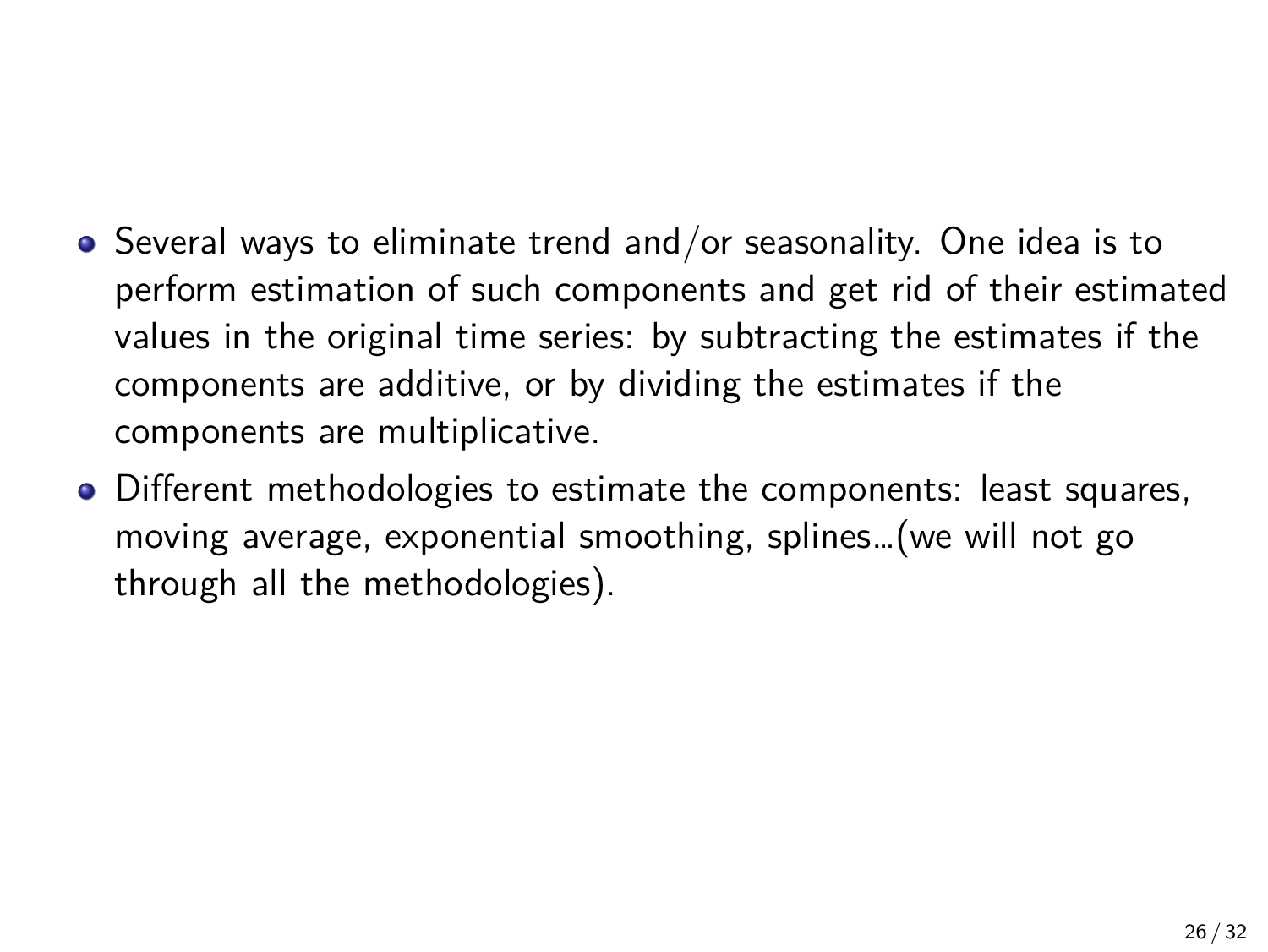

Time



Figure: De-trending US population from 1790 to 1980. Trend estimate *y* = 2*.*098*e* + 04 *−* 2*.*335*e* + 01*t* + 6*.*499*e −* 03*t* 2 .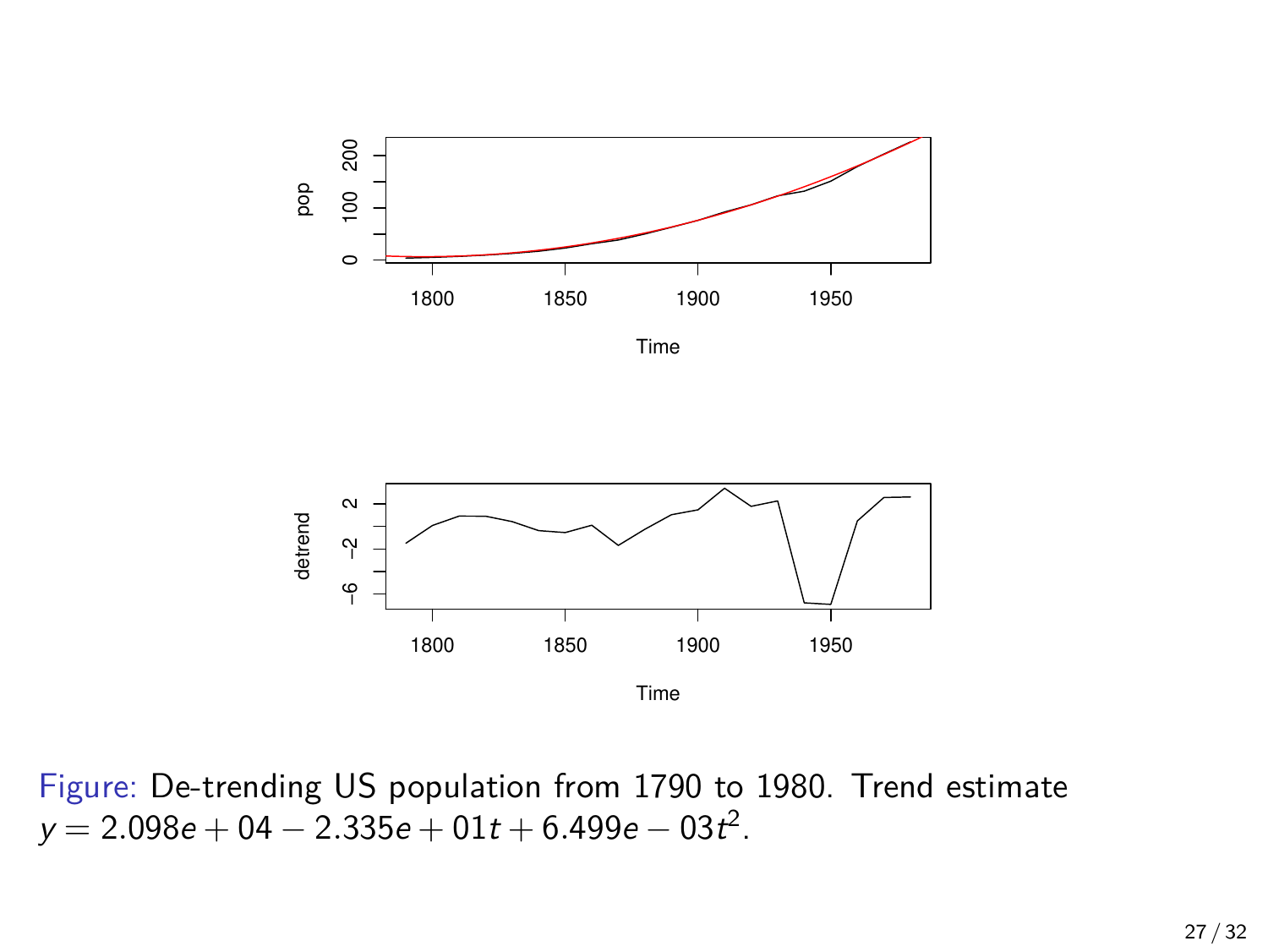- A polynomial trend of grade *k* can be removed by using the differences of order *k* of series, *∇<sup>k</sup> xt* .
- For instance, a linear trend in the series  $\{x_t, t = 1, \ldots, n\}$  can be removed with  $\{y_t : y_t = x_t - x_{t-1} = \nabla^1 x_t, t = 1, ..., n\}.$
- Example. Consider a series with linear trend  $T_t = c_0 + c_1 t$ , by applying the difference operator of order 1 we get:  $\nabla_1 T_t = T_t - T_{t-1} = c_0 + c_1 t - c_0 - c_1 (t-1) = c_1$ . Iterating, the difference operator of order 2 gives:  $\nabla^2 x_t = \nabla(\nabla x_t) = (x_t - x_{t-1}) - (x_{t-1} - x_{t-2}) = x_t - 2x_{t-1} + x_{t-2}$  so that a polynomial trend of grade 2 can be removed.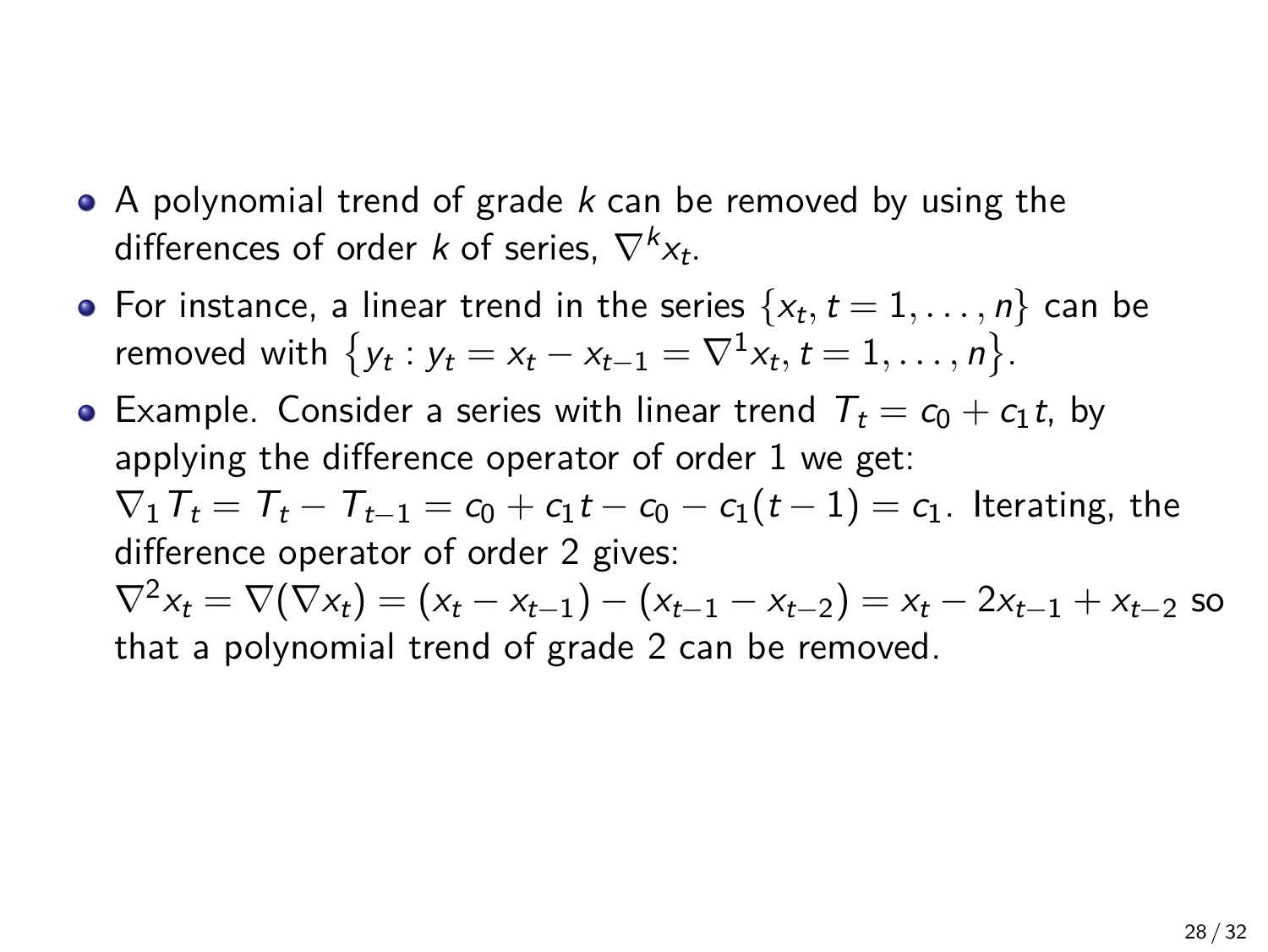- $\mathsf{An}$  exponential trend component,  $x_t = \beta_0 \textit{exp} \beta_1 t + \beta_2 t^2$ , can be removed by taking logs and then taking differences of the series as follows:  $\nabla^2 \log(x_t)$ .
- Attention. When considering differences of the series, the variance of residuals changes. In particular, it increasing in the order of the differences:

\n- $$
\bullet
$$
  $k = 0$ ;  $Var(x_t) = \sigma^2$ ,
\n- $\bullet$   $k = 1$ ;  $Var(\nabla x_t) = Var(\nabla \epsilon_t) = Var(\epsilon_t) + Var(\epsilon_{t-1}) = 2\sigma^2$ ,
\n- $\bullet$   $k = 2$ ;
\n- $Var(\nabla^2 x_t) = Var(\nabla^2 \epsilon_t) = Var(\epsilon_t) + 4Var(\epsilon_{t-1}) + Var(\epsilon_{t-2}) = 6\sigma^2$ ,
\n- $\bullet$   $k = r$ ;  $Var(\nabla^r x_t) = C_{2r,r}\sigma^2$ .
\n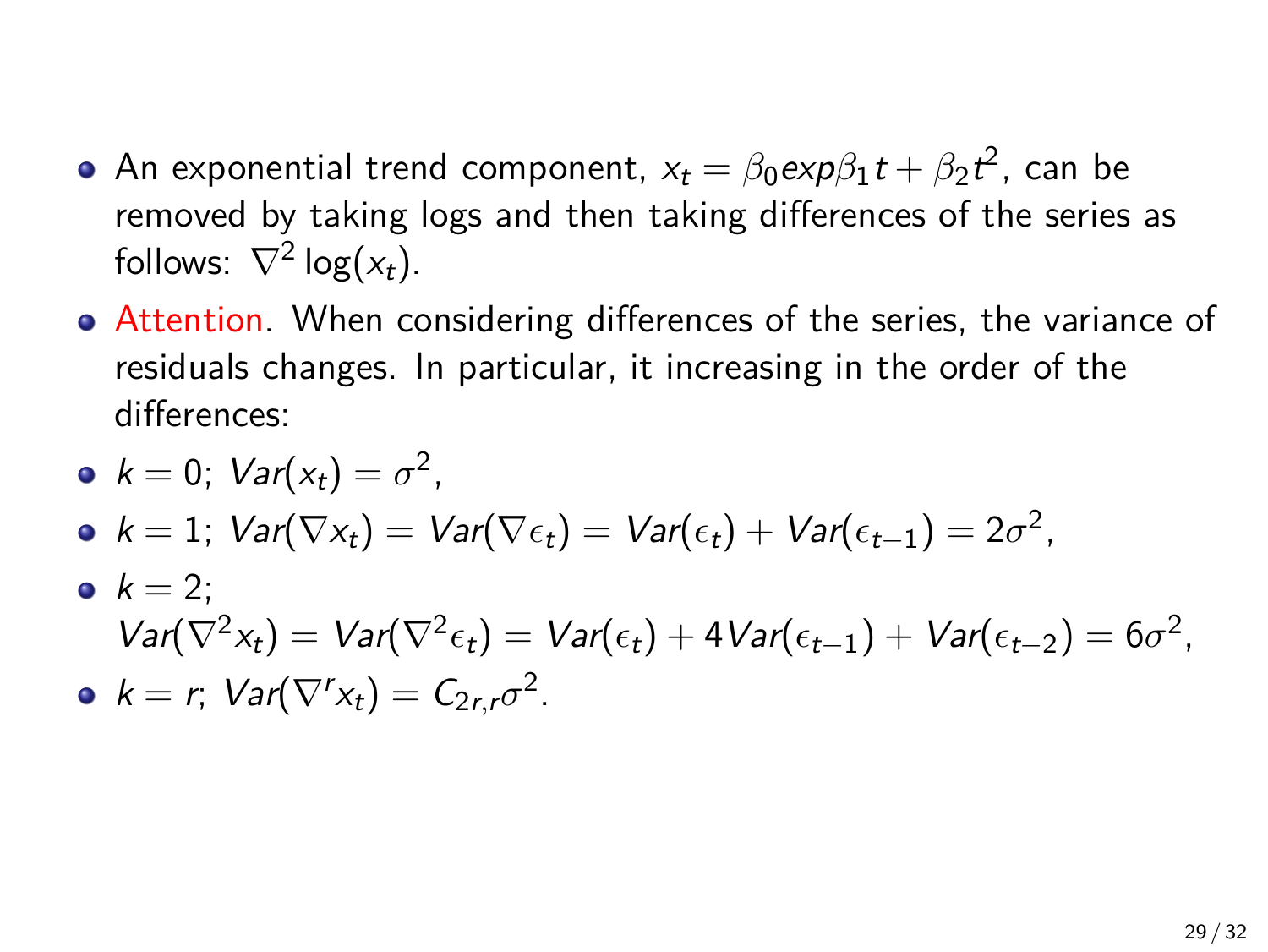- The seasonal component can be removed by considering seasonal differences of lag *d* for a seasonality of period *d*, i.e.,  $\nabla_d x_t = x_t - x_{t-d}$ . For monthly seasonality:  $\nabla_1 x_t = x_t - x_{t-1}$ .
- When both trend and seasonal component are detected then the following transformation can be applied:  $\nabla \nabla_d = \nabla_d \nabla$ .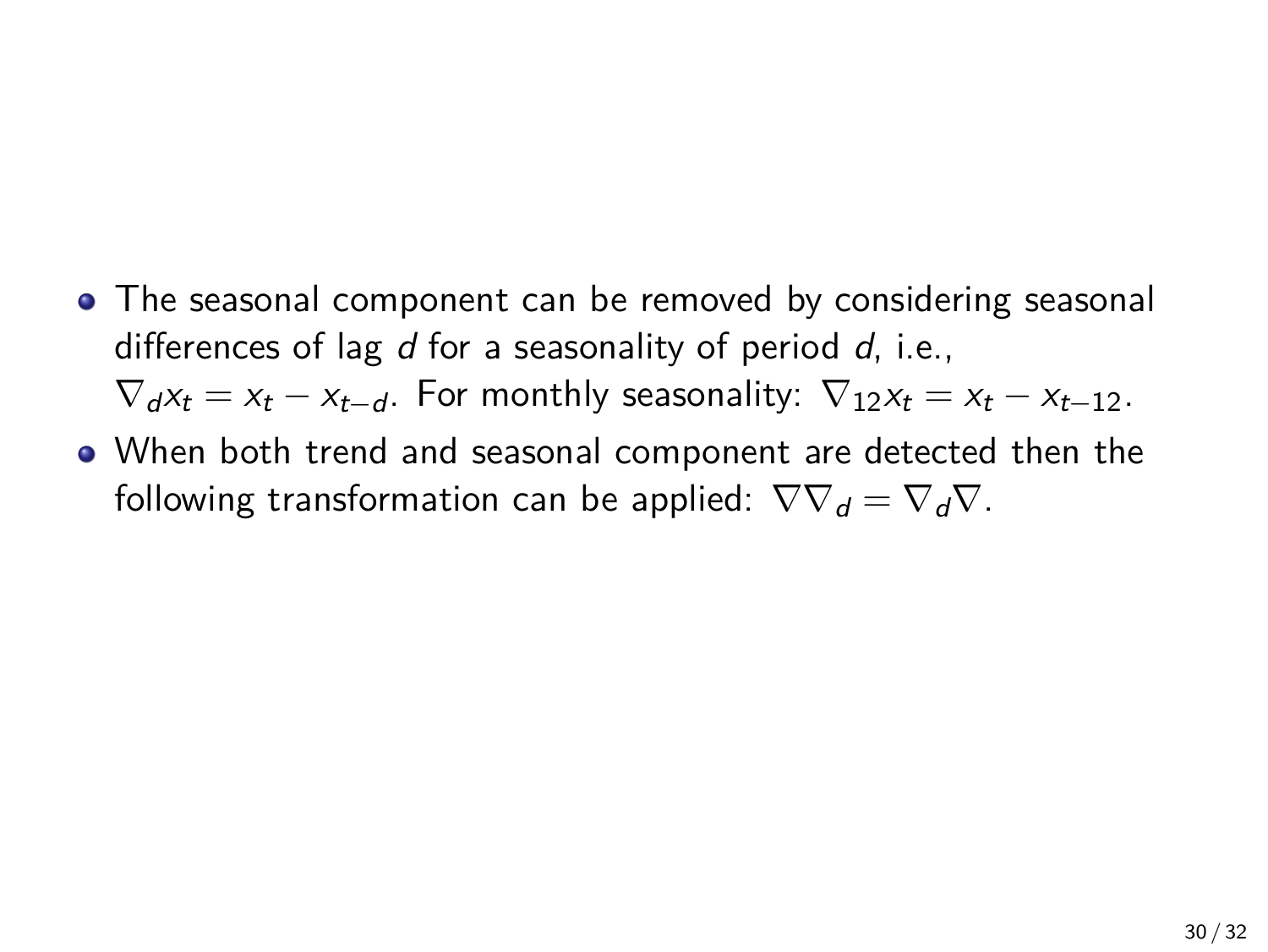**accidental deaths**



**differenze di ordine 12**





Figure: Difference in the series of mortal accidents in the USA from 1973 to 1977, in order to remove bothe trend and seasonal component.